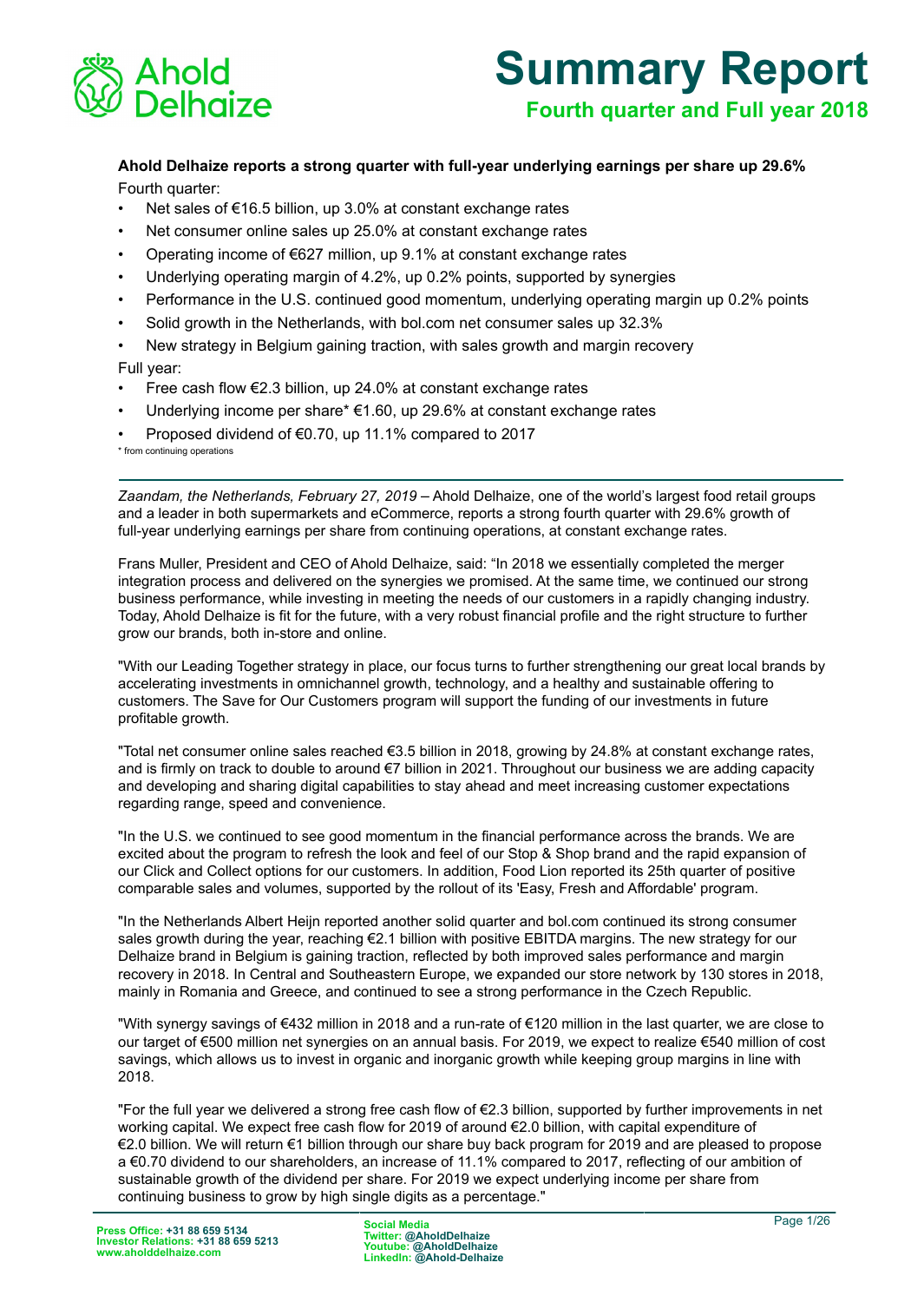

# **Group performance**

| $\epsilon$ million, except per share data                 | Q4<br>2018 | Q4<br>2017 | $\frac{9}{6}$<br>change | % change<br>constant<br>rates | 2018   | 2017   | $\frac{9}{6}$<br>change | % change<br>constant<br>rates |
|-----------------------------------------------------------|------------|------------|-------------------------|-------------------------------|--------|--------|-------------------------|-------------------------------|
| Net sales                                                 | 16,547     | 15,763     | 5.0%                    | 3.0%                          | 62,791 | 62,890 | (0.2)%                  | 2.5%                          |
| Of which: online sales                                    | 866        | 725        | 19.4 %                  | 18.5 %                        | 2,817  | 2,393  | 17.7 %                  | 19.3%                         |
| Net consumer online sales <sup>1</sup>                    | 1,097      | 872        | 25.8%                   | 25.0 %                        | 3,494  | 2,831  | 23.4 %                  | 24.8%                         |
| Operating income                                          | 627        | 564        | 11.3 %                  | 9.1%                          | 2,395  | 2,225  | 7.7%                    | 10.5%                         |
| Income from continuing operations                         | 517        | 744        | $(30.5)\%$              | $(32.2)\%$                    | 1,809  | 1,817  | (0.4)%                  | 0.9%                          |
| Net income                                                | 517        | 744        | (30.5)%                 | $(32.2)\%$                    | 1,793  | 1,817  | (1.4)%                  | 0.0%                          |
| Basic income per share from<br>continuing operations      | 0.45       | 0.60       | $(24.7)\%$              | $(26.5)\%$                    | 1.54   | 1.45   | 5.8%                    | 7.3%                          |
| Underlying EBITDA <sup>1</sup>                            | 1,129      | 1,081      | 4.5 %                   | 2.4%                          | 4,305  | 4,249  | 1.4%                    | 4.1%                          |
| Underlying EBITDA margin <sup>1</sup>                     | 6.8%       | 6.9%       |                         |                               | 6.9%   | 6.8%   |                         |                               |
| Underlying operating income <sup>1</sup>                  | 691        | 631        | 9.5%                    | 7.2%                          | 2,554  | 2,456  | 4.0 %                   | 6.7%                          |
| Underlying operating margin <sup>1</sup>                  | 4.2%       | 4.0%       |                         |                               | 4.1%   | 3.9%   |                         |                               |
| Underlying income per share from<br>continuing operations | 0.45       | 0.32       | 43.0 %                  | 40.3 %                        | 1.60   | 1.26   | 26.3 %                  | 29.6%                         |
| Free cash flow <sup>1</sup>                               | 670        | 903        | (25.8)%                 | $(27.1)\%$                    | 2,342  | 1,926  | 21.6 %                  | 24.0%                         |

*1. Net consumer online sales, Underlying EBITDA, underlying operating income and free cash flow are alternative performance measures that are used throughout the report. For a description of alternative performance measures, refer to section* Use of alternative performance measures *at the end of this report.*

# **Performance by segment**

## **The United States**

|                                               | Q4<br>2018 | Q4<br>2017 | $\frac{9}{6}$<br>change | % change<br>constant<br>rates | 2018   | 2017    | $\frac{9}{6}$<br>change | % change<br>constant<br>rates |
|-----------------------------------------------|------------|------------|-------------------------|-------------------------------|--------|---------|-------------------------|-------------------------------|
| \$ million                                    |            |            |                         |                               |        |         |                         |                               |
| Net sales                                     | 11,173     | 10,892     | 2.6%                    |                               | 44,174 | 43,357  | 1.9%                    |                               |
| Of which: online sales                        | 232        | 206        | 12.1%                   |                               | 886    | 803     | 10.3 %                  |                               |
| $\epsilon$ million                            |            |            |                         |                               |        |         |                         |                               |
| Net sales                                     | 9,798      | 9,249      | 5.9%                    | 2.6%                          | 37,460 | 38,440  | (2.5)%                  | 1.9%                          |
| Of which: online sales                        | 203        | 175        | 15.8%                   | 12.1%                         | 751    | 713     | 5.4%                    | 10.3%                         |
| Operating income                              | 393        | 337        | 17.1%                   | 13.3%                         | 1,482  | 1,371   | 8.2%                    | 12.9%                         |
| Underlying operating income                   | 424        | 382        | 11.1%                   | 7.4%                          | 1,563  | 1,535   | 1.9%                    | 6.2%                          |
| Underlying operating margin                   | 4.3%       | 4.1%       |                         |                               | 4.2%   | 4.0%    |                         |                               |
| Comparable sales growth                       | 2.6%       | 1.3%       |                         |                               | 2.3%   | $0.7\%$ |                         |                               |
| Comparable sales growth excluding<br>gasoline | 2.7%       | 1.0%       |                         |                               | 2.1%   | 0.5%    |                         |                               |

In the fourth quarter of 2018, net sales in the United States grew by 2.6% at constant exchange rates to €9,798 million. Comparable sales excluding gasoline increased by 2.7%, including a slightly favorable weather impact. Online sales increased by 12.1% at constant exchange rates to €203 million, driven by same-day delivery, Peapod and Hannaford To Go. Full-year 2018 market share across our brands is expected to have increased compared to last year.

As part of our continued focus on technology transformation, Stop & Shop and Giant/Martin's will introduce robots to the stores, marking one of the largest deployments of robotics innovation in the U.S. grocery industry.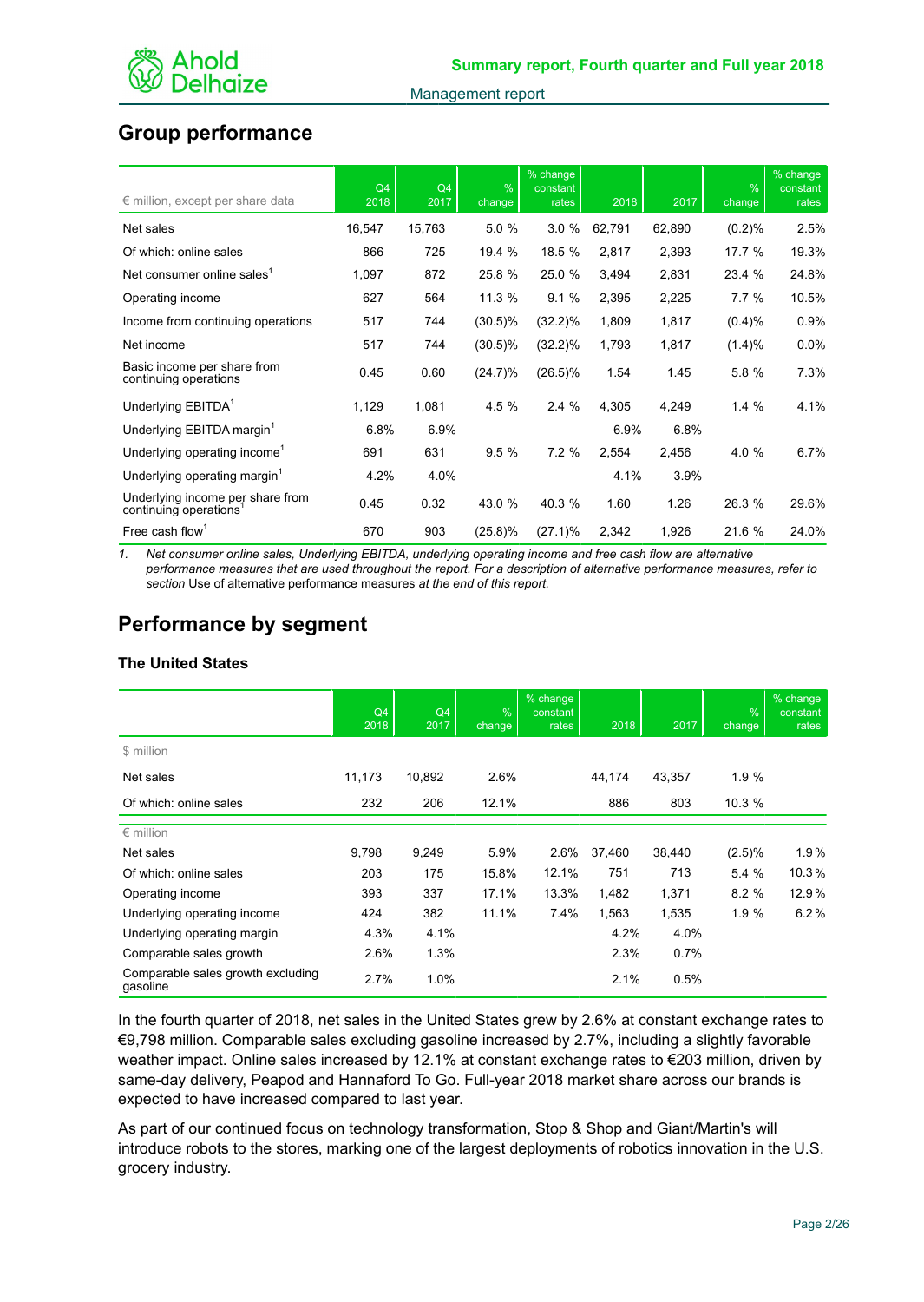

Stop & Shop announced that, following the remodeling of its stores in the Hartford area in Connecticut, it will roll out its Re-imagine Stop & Shop program to the rest of the store network in the coming years, providing a fresh new look to the stores, along with an expanded fresh range and home meal solutions, lower prices and optimized assortment. Further, the brand has agreed to acquire King Kullen Grocery Co., a family-owned retailer on Long Island, New York. The acquisition includes King Kullen's 32 supermarkets and 5 Wild by Nature stores.

Food Lion continued to benefit from the rollout of the "Easy, Fresh and Affordable" program, now in 70% of its stores.

The total number of Click and Collect points across Ahold Delhaize USA brands further increased, with the Food Lion To Go service available at 53 Food Lion stores allowing customers to pick up groceries ordered online. In addition, Peapod expanded its grocery delivery service by opening the fifth Peapod wareroom on Long Island, increasing its order delivery capacity by 10% in the New York region. Stop & Shop launched its first micro fulfillment center and is planning to build several more in 2019 with further expansion into 2020.

Underlying operating margin in the U.S. was 4.3%, up 0.2% points from the same quarter last year. The higher margin was driven by improved gross margins mainly as a result of synergies, partly offset by increased labor costs.

| $\epsilon$ million          | Q <sub>4</sub><br>2018 | Q <sub>4</sub><br>2017 | $\%$<br>change | 2018   | 2017   | $\%$<br>change |
|-----------------------------|------------------------|------------------------|----------------|--------|--------|----------------|
| Net sales                   | 3,805                  | 3,673                  | 3.6%           | 14,218 | 13,706 | 3.7%           |
| Of which: online sales      | 643                    | 535                    | 20.3%          | 1,999  | 1,627  | 22.9%          |
| Net consumer online sales   | 874                    | 682                    | 28.3%          | 2,677  | 2,065  | 29.6%          |
| Operating income            | 177                    | 167                    | 5.4%           | 698    | 669    | 4.2%           |
| Underlying operating income | 185                    | 174                    | 6.6%           | 715    | 676    | 5.8%           |
| Underlying operating margin | 4.9%                   | 4.7%                   |                | 5.0%   | 4.9%   |                |
| Comparable sales growth     | 3.3%                   | 6.0%                   |                | 3.8%   | 4.5%   |                |

## **The Netherlands**

Net sales in the Netherlands of €3,805 million increased by 3.6% compared to the previous year. Comparable sales grew by 3.3%, including a limited negative impact this year by the timing of New Year's and cycling a strong fourth quarter in 2017. For the full year 2018, Albert Heijn grew comparable sales in both supermarkets and online, albeit reporting a slightly lower market share.

Bol.com and ah.nl continued their strong sales performance, with net consumer online sales for the segment increasing by 28.3% compared to last year. Sales at bol.com on Black Friday were their highest recorded ever in one day. Bol.com net consumer online sales increased by 32.3% in the quarter, resulting in €2.1 billion net consumer online sales for the full year 2018.

Ahold Delhaize announced that it is partnering with Delft University of Technology in the Netherlands to expand its Artificial Intelligence for Retail (AIR) Lab with a robotics research program and test site, aimed at developing state-of-the-art innovations in the retail industry.

The underlying operating margin in the Netherlands was 4.9%, up 0.2% points compared to the same quarter last year as a result of better margins at bol.com. The margin excluding bol.com was 5.2%, slightly lower compared to last year.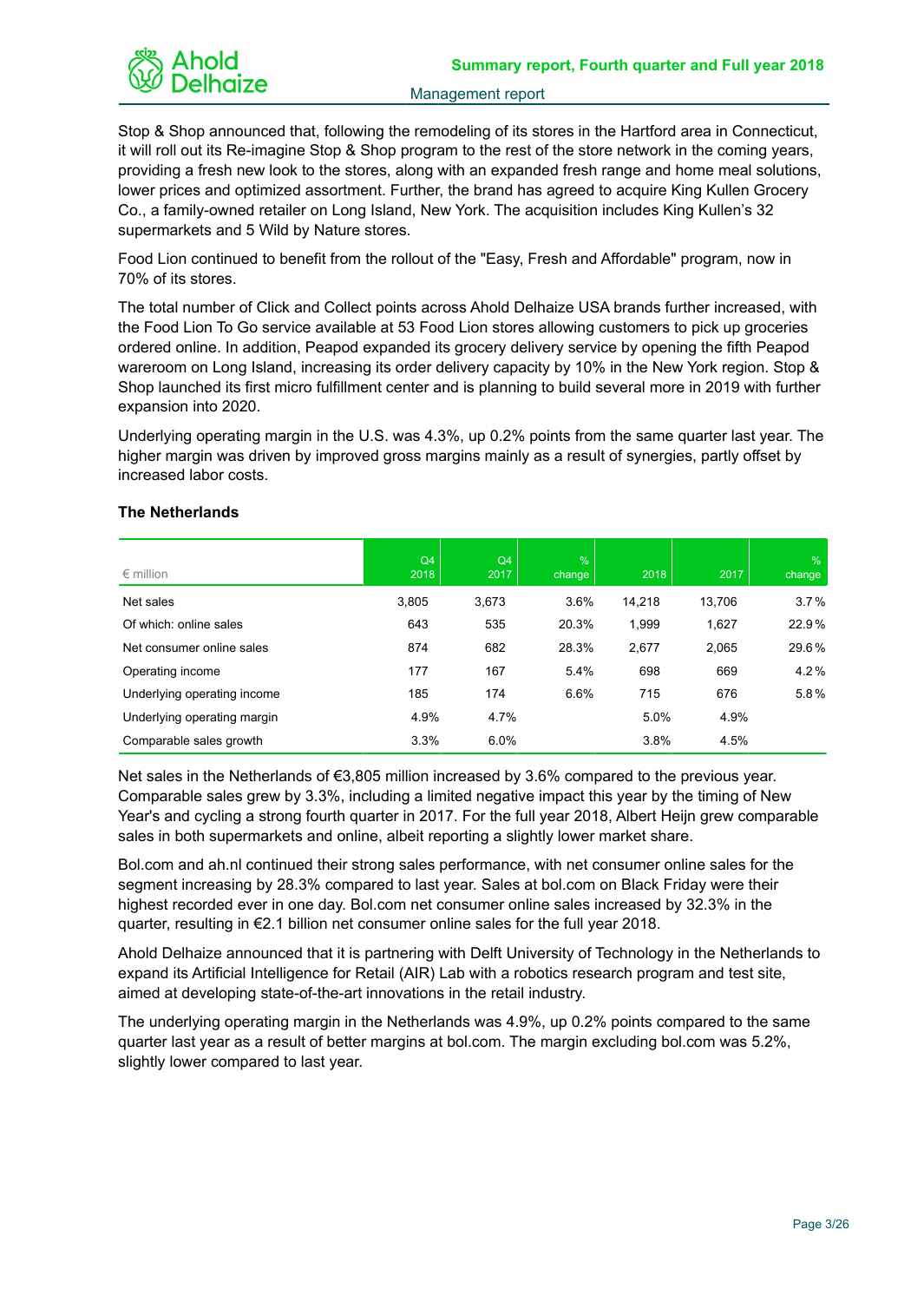

#### **Belgium**

| $\epsilon$ million          | Q4<br>2018 | Q4<br>2017 | $\%$<br>change | 2018  | 2017   | $\%$<br>change |
|-----------------------------|------------|------------|----------------|-------|--------|----------------|
| Net sales                   | 1,338      | 1,290      | 3.6%           | 5,095 | 4,953  | 2.9%           |
| Of which: online sales      | 15         | 11         | 28.8%          | 51    | 40     | 25.7%          |
| Operating income            | 33         | 12         | 159.4%         | 126   | 86     | 46.2%          |
| Underlying operating income | 40         | 13         | 196.2%         | 141   | 111    | 26.6%          |
| Underlying operating margin | 2.9%       | 1.0%       |                | 2.8%  | 2.2%   |                |
| Comparable sales growth     | 3.0%       | 0.0%       |                | 2.2%  | (0.2)% |                |

Net sales in Belgium were €1,338 million, up 3.6% versus the same quarter last year. Comparable sales increased by 3.0%. Sales growth benefited from a positive calendar impact with one additional opening day compared to last year. The online sales growth of delhaize.be for the quarter was 28.8% driven by a consistent growth of the home delivery service. Full-year 2018 market share of Delhaize has increased compared to last year.

Ahold Delhaize announced an update on its brand strategy in Belgium, focused on further improving its omnichannel offer and accelerating growth. Delhaize will continue to deliver on its ambitious expansion plans that include the opening of around 100 new supermarkets in the next three to four years, strengthening its online proposition and stepping up the expansion of convenience stores. In 2019, Delhaize will start a collaboration with bol.com, adding in-store bol.com pick-up points for orders from the largest online retailer in the Benelux.

Additionally, following positive customer feedback, Albert Heijn will continue its expansion by opening 30 to 50 new supermarkets in Flanders in the next few years. Reporting of the results of Albert Heijn in Belgium will remain under The Netherlands heading.

Underlying operating margin in Belgium was 2.9%, up 1.9% points compared to last year. The improvement was mainly driven by an improved gross profit margin, supported by synergies and lower shrink as well as by less underlying operating expenses mainly as a result of lower operational labor costs and lower depreciation and amortization. For the full year the underlying operating income increased by 26.6% compared to 2017 as a result of commercial and operational improvements.

| $\epsilon$ million                            | Q4<br>2018 | Q4<br>2017 | $\frac{9}{6}$<br>change | % change<br>constant<br>rates | 2018  | 2017  | $\frac{9}{6}$<br>change | % change<br>constant<br>rates |
|-----------------------------------------------|------------|------------|-------------------------|-------------------------------|-------|-------|-------------------------|-------------------------------|
| Net sales                                     | 1,606      | 1,551      | 3.5%                    | 3.9%                          | 6.018 | 5,791 | 3.9%                    | 3.1%                          |
| Operating income                              | 74         | 80         | (6.7)%                  | (6.4)%                        | 222   | 236   | (5.8)%                  | (6.0)%                        |
| Underlying operating income                   | 84         | 84         | 0.5%                    | 0.7%                          | 237   | 242   | (1.8)%                  | (2.0)%                        |
| Underlying operating margin                   | 5.3%       | 5.4%       |                         |                               | 3.9%  | 4.2%  |                         |                               |
| Comparable sales growth                       | 1.9%       | 0.2%       |                         |                               | 0.9%  | 0.9%  |                         |                               |
| Comparable sales growth excluding<br>gasoline | 2.0%       | 0.3%       |                         |                               | 0.9%  | 1.0%  |                         |                               |

#### **Central and Southeastern Europe (CSE)**

Net sales in Central and Southeastern Europe increased by 3.9% at constant exchange rates to €1,606 million. Net sales growth in the fourth quarter resulted from comparable sales growth of 2.0%, excluding gasoline and the net addition of 130 stores - most of them convenience stores - that opened in Romania and Greece.

The Czech Republic reported a strong sales performance with a successful new store concept focusing on health, freshness and convenience and other commercial improvements, resulting in both increased transactions and basket size in supermarkets as well as in its compact hypers. In Greece, as a consequence of competitive re-openings, comparable sales growth remained under pressure but gradually improved compared to the previous quarters and with slightly positive volume growth this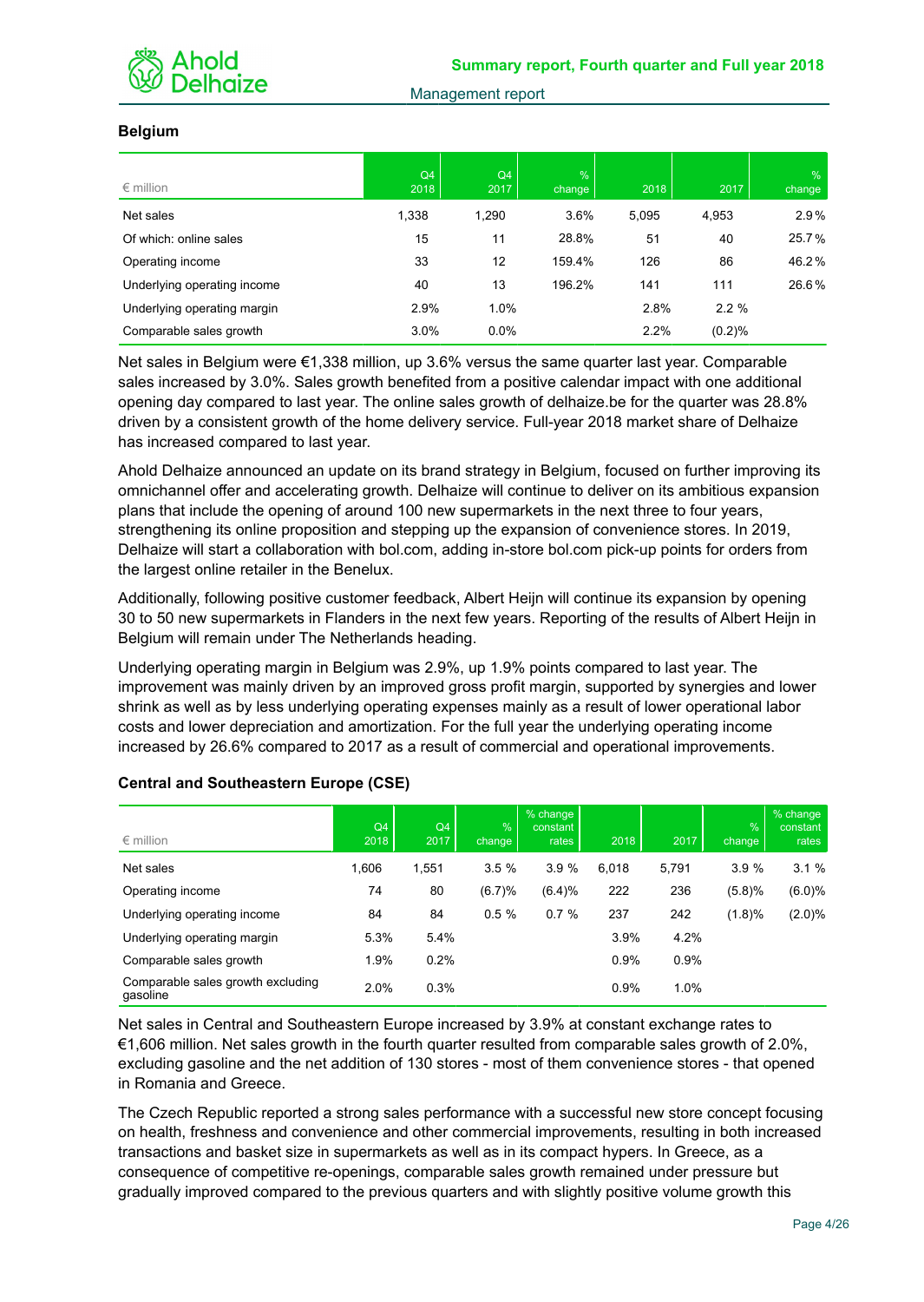

quarter. Mega Image, our brand in Romania, launched a personalized loyalty card called "Connect," offering participating customers personalized discounts.

CSE's underlying operating margin was 5.3%, down 0.1% points versus last year, mainly driven by a number of non-recurring items in Romania.

#### **Global Support Office**

| $\epsilon$ million                                       | Q <sub>4</sub><br>2018 | Q <sub>4</sub><br>2017 | $\%$<br>change | % change<br>constant<br>rates | 2018  | 2017  | %<br>change | % change<br>constant<br>rates |
|----------------------------------------------------------|------------------------|------------------------|----------------|-------------------------------|-------|-------|-------------|-------------------------------|
| Underlying operating loss                                | (42)                   | (22)                   | 90.4%          | 93.8%                         | (102) | (108) | (4.8)%      | $(3.7)\%$                     |
| Underlying operating loss<br>excluding insurance results | (50)                   | (41)                   | 20.6%          | 19.9%                         | (153) | (148) | 3.3%        | 4.2 %                         |

Underlying Global Support Office costs were €42 million, which was €20 million higher than the prior year. Excluding insurance results, underlying costs were €50 million compared to €41 million in Q4 2017, mainly due to higher IT expenses and non-recurring costs.

# **Synergy savings**

Ahold Delhaize remains committed to delivering gross synergies of  $\epsilon$ 750 million<sup>1</sup> in 2019, resulting in €500 million net synergies from the integration of the two companies. The expected synergies are to be delivered in addition to the Save for Our Customers programs in the brands. At the end of the quarter, cumulative net synergies amounted to €432 million, an increase of €164 million compared to the cumulative net synergies at the end of the fourth quarter last year. The increase is mainly driven by our buying activities across all parts of the Group.

In the fourth quarter of 2018, the following net synergy savings have been delivered:

| $\epsilon$ million          | Q4<br>2018 | Q4<br>2017 | 2018 | 2017 |
|-----------------------------|------------|------------|------|------|
| The United States           | 81         | 51         | 291  | 159  |
| Europe                      | 29         | 25         | 102  | 78   |
| Global Support Office       | 10         |            | 39   | 31   |
| <b>Ahold Delhaize Group</b> | 120        | 83         | 432  | 268  |

Operating income in the fourth quarter included €18 million (Q4 YTD: €79 million) of integration costs and €9 million of brand-centric setup costs (Q4 YTD €11 million).

*1. Amounts are based on HY1 2017 exchange rates.*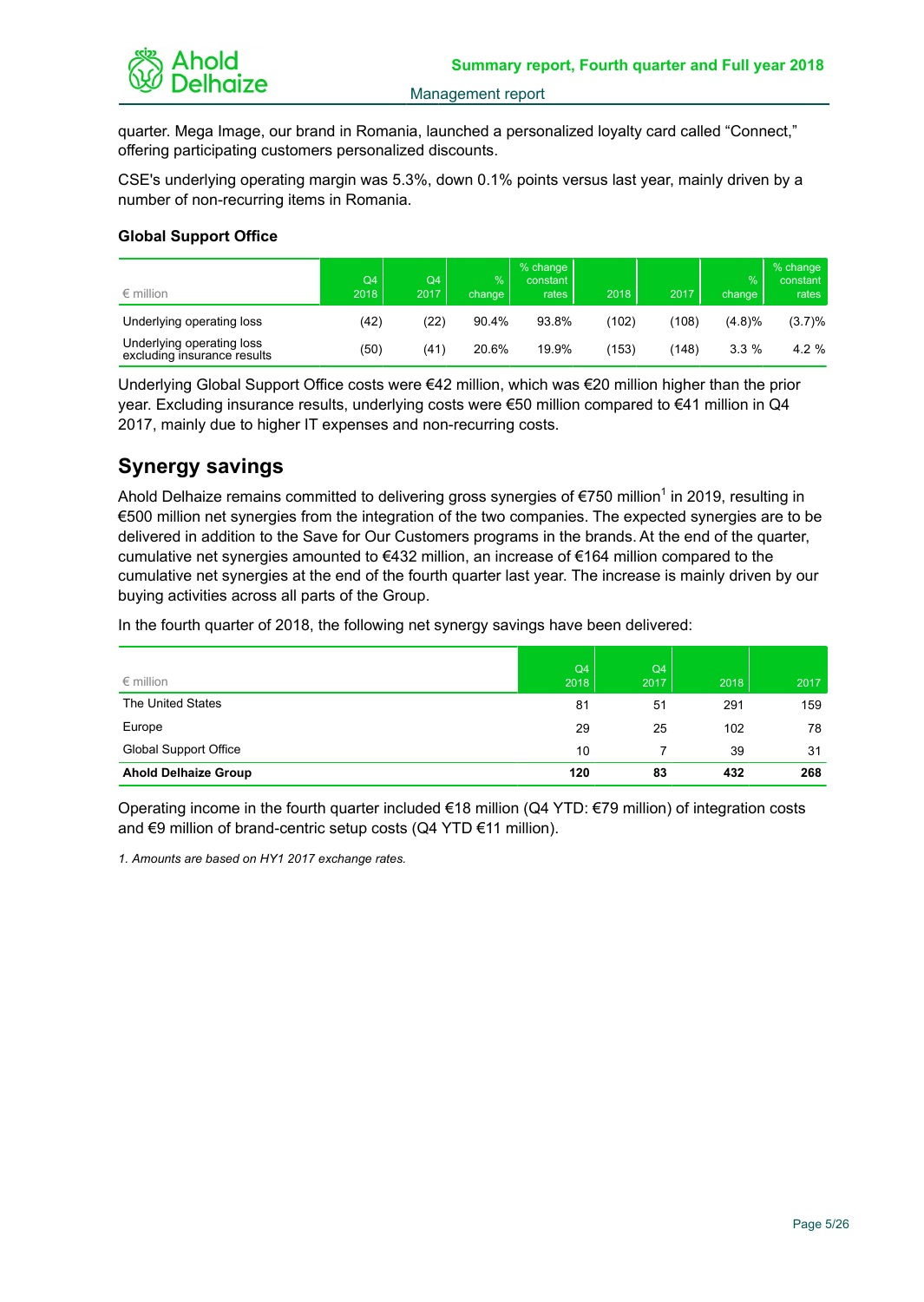

# **Financial review**

## **Fourth quarter 2018 (compared to fourth quarter 2017)**

Operating income increased by  $\epsilon$ 63 million to  $\epsilon$ 627 million, which can be explained by:



Other adjustments to operating income compared to Q4 2017 include the decrease in restructuring and related charges (€10 million) and the increase in gains on sale of assets (€1 million), offset by the increase in impairments (€8 million).

To arrive at underlying operating income of €691 million (up €60 million over Q4 2017), operating income is mainly adjusted for impairments of €37 million and restructuring and related charges of €31 million. The restructuring and related charges of €31 million mainly included integration costs.

Income from continuing operations was €517 million, which was €227 million lower than last year. This follows from the increase in operating income of €63 million, higher income taxes of €325 million, lower financial expenses of €33 million and higher income from joint ventures of €2 million. The low income tax expense in 2017 was due to statutory corporate income tax rate changes as a consequence of the U.S. and Belgian tax reforms.

Free cash flow of €670 million decreased by €233 million compared to Q4 2017. This decrease is mainly driven by:

- Decline in working capital of  $E$ 24 million;
- Lower divestment of assets of  $E$ 7 million;
- Higher purchases of non-current assets of  $E$ 213 million;
- Lower dividends received from joint ventures of  $E$ 54 million;
- Partially offset by increased cash flows from operations of €61 million.

Net debt decreased in Q4 2018 by €252 million to €3,105 million, which is mainly a result of the free cash flow of €670 million, partially offset by our share buyback of €356 million.

## **Full year 2018 (compared to full year 2017)**

Operating income increased by  $\epsilon$ 170 million to  $\epsilon$ 2,395 million. Recorded in operating income are:

- Restructuring and related charges of €108 million (2017: €214 million);
- Impairments of €58 million (2017: €64 million);
- Gain on the sale of assets of €7 million (2017: €47 million).

These total €159 million (2017: €231 million) and are adjusted to arrive at underlying operating income of €2,554 million (2017: €2,456 million).

Income from continuing operations was €1,809 million, which was €8 million lower than last year. This results from higher income taxes of €226 million and lower income from joint ventures of €3 million, partially offset by the increase in operating income of €170 million and lower net financial expenses of €51 million. The low income tax expense in 2017 was due to statutory corporate income tax rate changes as a consequence of the U.S. and Belgian tax reforms.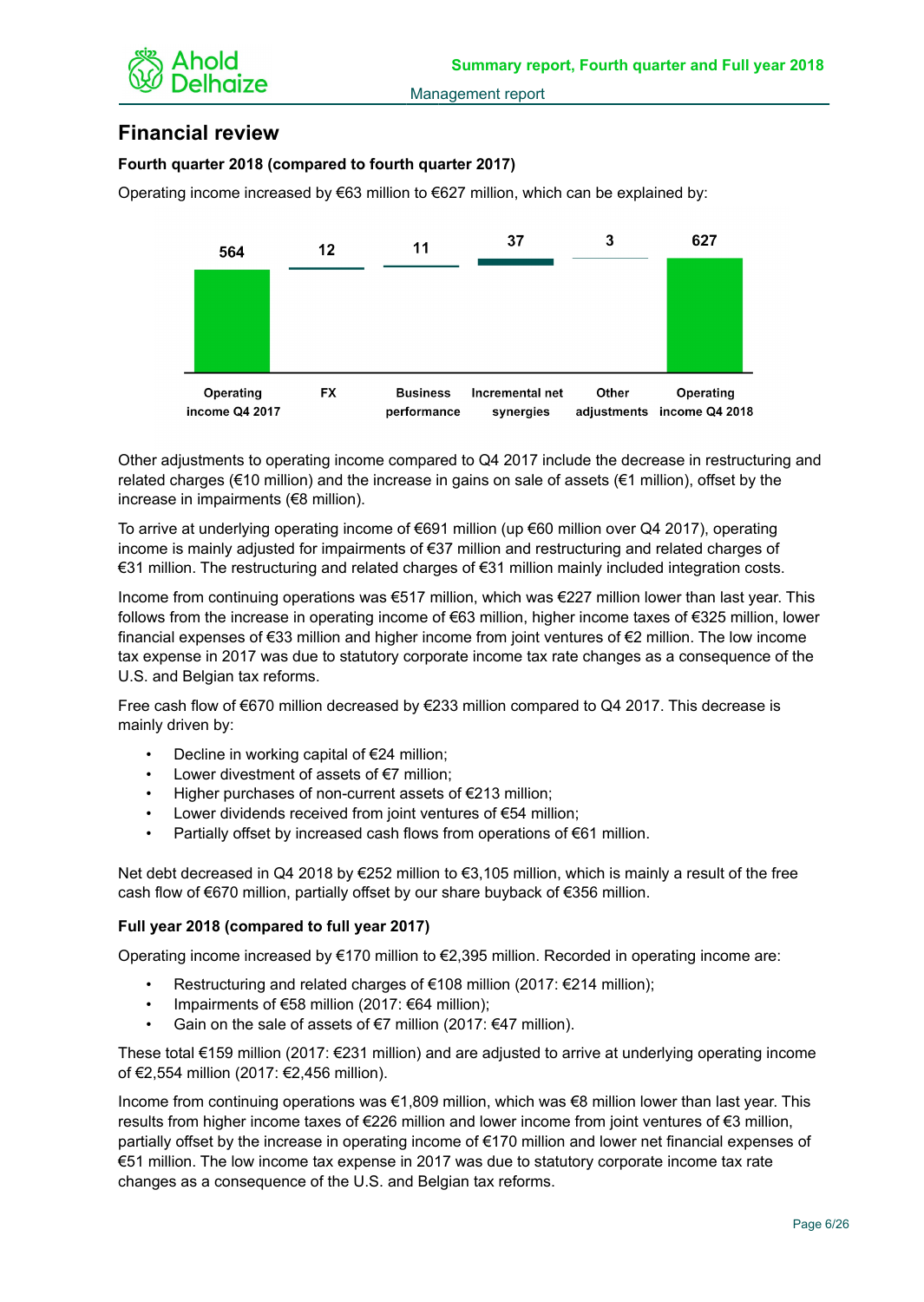

Free cash flow was €2,342 million, €416 million higher than last year. The increase is mainly due to increased cash flows from operations of €75 million, improvement in changes in working capital of €353 million and lower income taxes paid of €200 million, partially offset by higher capital expenditures of €82 million, lower cash from divestments of €115 million and lower dividends received from joint ventures of €53 million.

# **Outlook**

We confirm our target for 2019 of realizing €750 million gross synergies, resulting in €500 million net synergies from the integration of the two companies.

In addition, we expect to save €540 million in 2019 as part of our €1.8 billion Save for Our Customers program for 2019-2021. As previously announced, we expect the full 2019 group margins to be in line with last year.

Underlying income per share from continuing operations is expected to grow by high single digits as a percentage compared to last year.

We expect free cash flow in 2019 to be around €2.0 billion, as we are increasing our capital expenditures to €2.0 billion, in particular at Stop & Shop and our eCommerce business, as well as to further strengthen our digital capabilities.

In 2019, we will implement a new accounting standard, IFRS 16 "Leases." We refer to *Note 3* of Ahold Delhaize's 2018 Financial Statements as included in the 2018 Annual Report for an explanation of the impact of this new accounting standard. On March 25, 2019, we will provide the restated 2018 quarterly financial statements, as well as an update on the impact of IFRS 16 on our guidance for 2019.

# **Dividend per share**

We propose a cash dividend of  $\epsilon$ 0.70 for the financial year 2018, an increase of 11.1% compared to 2017, reflecting our ambition of sustainable growth of the dividend per share. This represents a payout ratio of 42%, based on the expected dividend payment on underlying income from continuing operations.

We will introduce an interim dividend of 40% of our first half 2019 underlying income from continuing operations, paid after publication of our second quarter Interim Report on August 7, 2019.

# **Auditor's involvement**

The full-year 2018 and 2017 information in the summary financial statements, as set out on pages 8 to 21 of this summary report, is based on Ahold Delhaize's 2018 Financial Statements, as included in the 2018 Annual Report (the Financial Statements), published on February 27, 2019. In accordance with article 2:395 of the Dutch Civil Code, we state that our auditor, PricewaterhouseCoopers Accountants N.V., has issued an unqualified opinion on the Financial Statements, dated February 26, 2019. For a better understanding of the company's financial position and results and of the scope of the audit of PricewaterhouseCoopers Accountants N.V., this report should be read in conjunction with the Financial Statements. The General Meeting of Shareholders has not yet adopted the Financial Statements.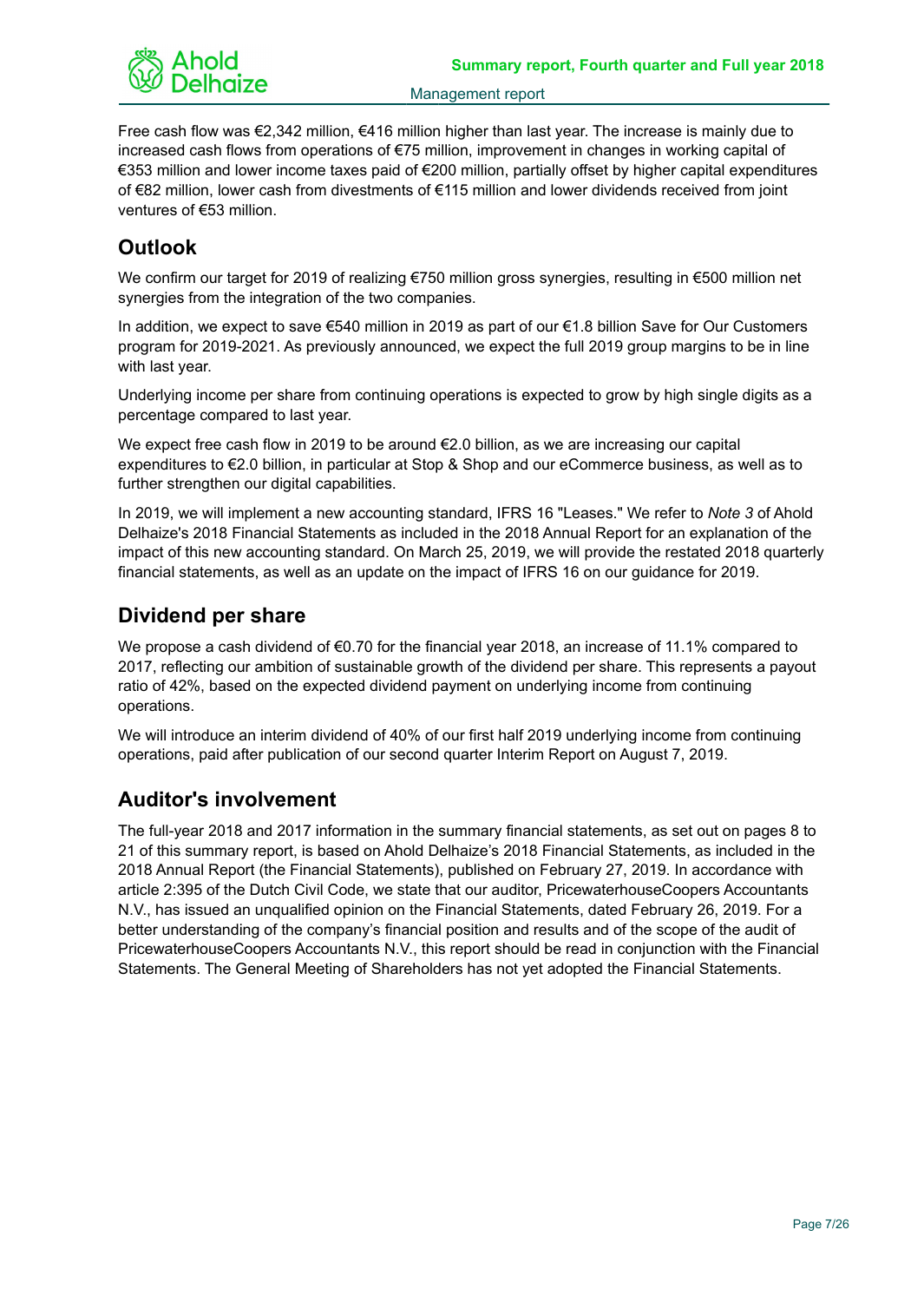

# **Consolidated income statement**

| € million, except per share data                                                     | <b>Note</b>    | Q4<br>2018 | Q4<br>2017 | 2018      | 2017      |
|--------------------------------------------------------------------------------------|----------------|------------|------------|-----------|-----------|
| Net sales                                                                            | 4/5            | 16,547     | 15,763     | 62,791    | 62,890    |
| Cost of sales                                                                        | 6              | (12,055)   | (11, 578)  | (45, 839) | (46, 121) |
| <b>Gross profit</b>                                                                  |                | 4,492      | 4,185      | 16,952    | 16,769    |
|                                                                                      |                |            |            |           |           |
| Selling expenses                                                                     |                | (3,216)    | (3,043)    | (12, 236) | (12, 245) |
| General and administrative expenses                                                  |                | (649)      | (578)      | (2,321)   | (2,299)   |
| Total operating expenses                                                             | 6              | (3,865)    | (3,621)    | (14, 557) | (14, 544) |
| <b>Operating income</b>                                                              | 4              | 627        | 564        | 2,395     | 2,225     |
| Interest income                                                                      |                | 21         | 9          | 70        | 32        |
| Interest expense                                                                     |                | (81)       | (71)       | (310)     | (294)     |
| Net interest expense on defined benefit pension plans                                |                | (5)        | (5)        | (19)      | (22)      |
| Other financial income (expense)                                                     |                | 32         | 1          | 13        | (13)      |
| Net financial expenses                                                               |                | (33)       | (66)       | (246)     | (297)     |
| Income before income taxes                                                           |                | 594        | 498        | 2,149     | 1,928     |
|                                                                                      |                |            |            |           |           |
| Income taxes                                                                         | $\overline{7}$ | (90)       | 235        | (372)     | (146)     |
| Share in income of joint ventures                                                    |                | 13         | 11         | 32        | 35        |
| Income from continuing operations                                                    |                | 517        | 744        | 1,809     | 1,817     |
| Loss from discontinued operations                                                    |                |            |            | (16)      |           |
| Net income attributable to common shareholders                                       |                | 517        | 744        | 1,793     | 1,817     |
|                                                                                      |                |            |            |           |           |
| Net income per share attributable to common shareholders                             |                |            |            |           |           |
| Basic                                                                                |                | 0.45       | 0.60       | 1.52      | 1.45      |
| Diluted                                                                              |                | 0.45       | 0.59       | 1.50      | 1.43      |
| Income from continuing operations per share attributable to<br>common shareholders   |                |            |            |           |           |
| Basic                                                                                |                | 0.45       | 0.60       | 1.54      | 1.45      |
| Diluted                                                                              |                | 0.45       | 0.59       | 1.52      | 1.43      |
| Income from discontinued operations per share attributable to<br>common shareholders |                |            |            |           |           |
| Basic                                                                                |                |            |            | (0.02)    |           |
| <b>Diluted</b>                                                                       |                |            |            | (0.02)    |           |
| Weighted average number of common shares outstanding (in millions)                   |                |            |            |           |           |
| Basic                                                                                |                | 1,137      | 1,232      | 1,176     | 1,251     |
| Diluted                                                                              |                | 1,163      | 1,262      | 1,203     | 1,281     |
| Average U.S. dollar exchange rate (euro per U.S. dollar)                             |                | 0.8768     | 0.8491     | 0.8476    | 0.8868    |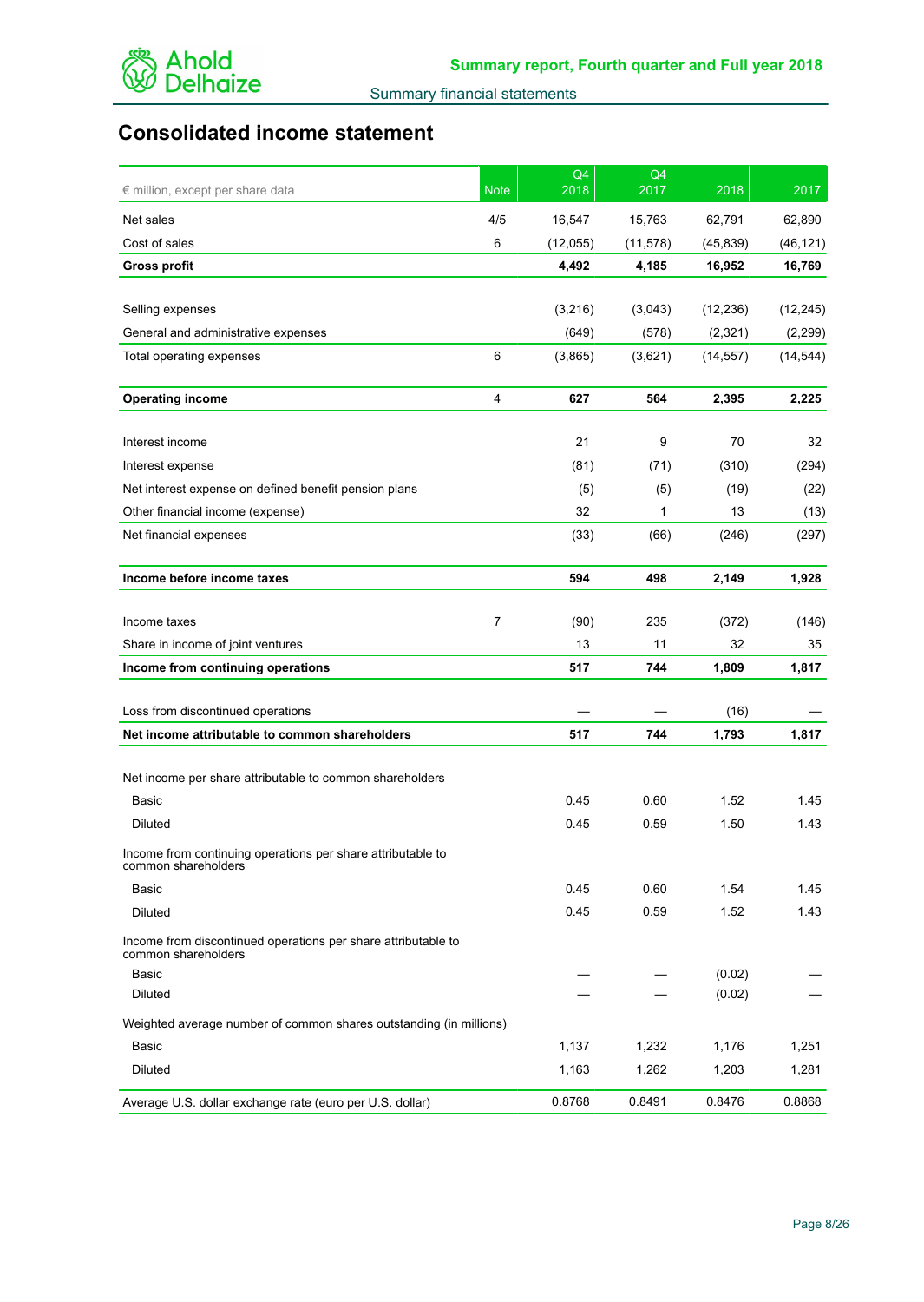

# **Consolidated statement of comprehensive income**

| $\epsilon$ million                                                                   | <b>Note</b> | Q4<br>$\frac{2018}{ }$ | Q4<br>$\frac{2017}{2}$ | 2018  | 2017     |
|--------------------------------------------------------------------------------------|-------------|------------------------|------------------------|-------|----------|
| Net income                                                                           |             | 517                    | 744                    | 1,793 | 1,817    |
| Remeasurements of defined benefit pension plans                                      |             |                        |                        |       |          |
| Remeasurements before taxes - income (loss)                                          |             | (6)                    | 5                      | 66    | 44       |
| Income taxes                                                                         |             | $\overline{2}$         | (52)                   | (18)  | (66)     |
| Other comprehensive income (loss) that will not be reclassified<br>to profit or loss |             | (4)                    | (47)                   | 48    | (22)     |
| Currency translation differences in foreign interests:                               |             |                        |                        |       |          |
| Continuing operations                                                                |             | 150                    | (157)                  | 495   | (1,308)  |
| Income taxes                                                                         |             |                        |                        |       | (1)      |
| Cash flow hedges:                                                                    |             |                        |                        |       |          |
| Fair value result for the period                                                     |             |                        | 2                      | 1     | (3)      |
| Transfers to net income                                                              |             |                        |                        | 1     | 1        |
| Income taxes                                                                         |             |                        | (1)                    |       |          |
| Non-realized gains (losses) on debt and equity instruments:                          |             |                        |                        |       |          |
| Fair value result for the period                                                     |             |                        |                        |       | 4        |
| Income taxes                                                                         |             |                        | (1)                    |       | (1)      |
| Other comprehensive income (loss) reclassifiable to profit or<br>loss                |             | 150                    | (157)                  | 497   | (1,308)  |
| Total other comprehensive income (loss)                                              |             | 146                    | (204)                  | 545   | (1, 330) |
| Total comprehensive income attributable to common<br>shareholders                    |             | 663                    | 540                    | 2,338 | 487      |
| Attributable to:                                                                     |             |                        |                        |       |          |
| Continuing operations                                                                |             | 663                    | 540                    | 2,354 | 487      |
| Discontinued operations                                                              |             |                        |                        | (16)  |          |
| Total comprehensive income attributable to common<br>shareholders                    |             | 663                    | 540                    | 2,338 | 487      |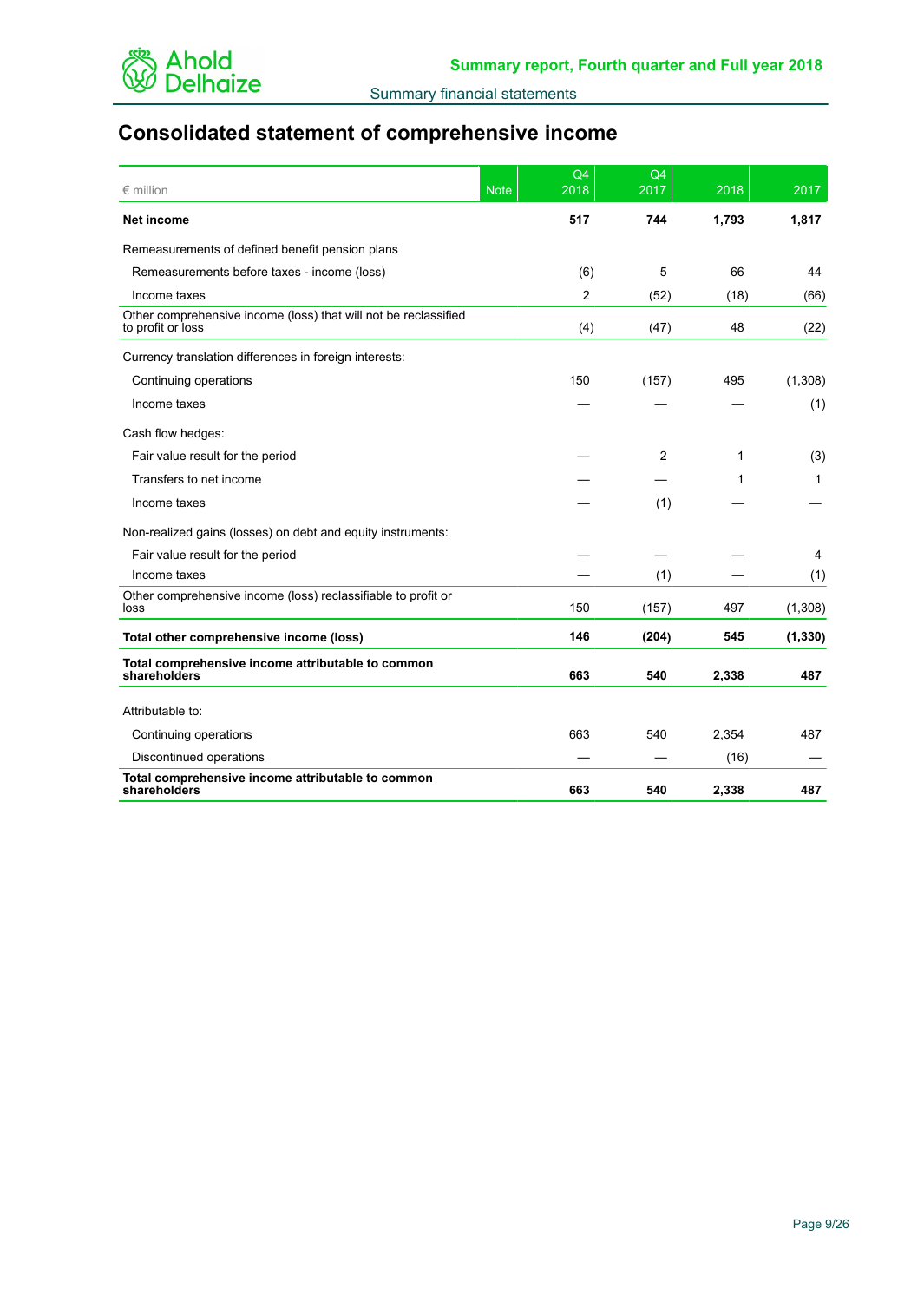

# **Consolidated balance sheet**

| $\epsilon$ million                           | <b>Note</b> | December 30,<br>2018 | December 31,<br>2017 |
|----------------------------------------------|-------------|----------------------|----------------------|
| <b>Assets</b>                                |             |                      |                      |
| Property, plant and equipment                |             | 11,147               | 10,689               |
| Investment property                          |             | 629                  | 650                  |
| Intangible assets                            |             | 12,013               | 11,634               |
| Investments in joint ventures and associates |             | 236                  | 230                  |
| Other non-current financial assets           |             | 238                  | 192                  |
| Deferred tax assets                          |             | 149                  | 436                  |
| Other non-current assets                     |             | 77                   | 70                   |
| <b>Total non-current assets</b>              |             | 24,489               | 23,901               |
| Assets held for sale                         |             | 23                   | 14                   |
| Inventories                                  |             | 3,196                | 3,077                |
| Receivables                                  |             | 1,759                | 1,606                |
| Other current financial assets               |             | 461                  | 238                  |
| Income taxes receivable                      |             | 53                   | 154                  |
| Prepaid expenses and other current assets    |             | 228                  | 300                  |
| Cash and cash equivalents                    | 9           | 3,122                | 4,581                |
| <b>Total current assets</b>                  |             | 8,842                | 9,970                |
| <b>Total assets</b>                          |             | 33,331               | 33,871               |
|                                              |             |                      |                      |
| <b>Equity and liabilities</b>                |             |                      |                      |
| Equity attributable to common shareholders   | 8           | 14,816               | 15,170               |
| Loans                                        | 10          | 3,683                | 3,289                |
| Other non-current financial liabilities      |             | 2,055                | 2,098                |
| Pensions and other post-employment benefits  |             | 532                  | 567                  |
| Deferred tax liabilities                     |             | 864                  | 1,105                |
| Provisions                                   |             | 794                  | 808                  |
| Other non-current liabilities                |             | 566                  | 529                  |
| <b>Total non-current liabilities</b>         |             | 8,494                | 8,396                |
| Accounts payable                             |             | 5,816                | 5,277                |
| Other current financial liabilities          |             | 1,232                | 2,210                |
| Income taxes payable                         |             | 110                  | 136                  |
| Provisions                                   |             | 326                  | 355                  |
|                                              |             |                      |                      |

| Other current liabilities                                 | 2.537  | 2.327  |
|-----------------------------------------------------------|--------|--------|
| <b>Total current liabilities</b>                          | 10.021 | 10.305 |
| <b>Total equity and liabilities</b>                       | 33.331 | 33.871 |
| Year-end U.S. dollar exchange rate (euro per U.S. dollar) | 0.8738 | 0.8330 |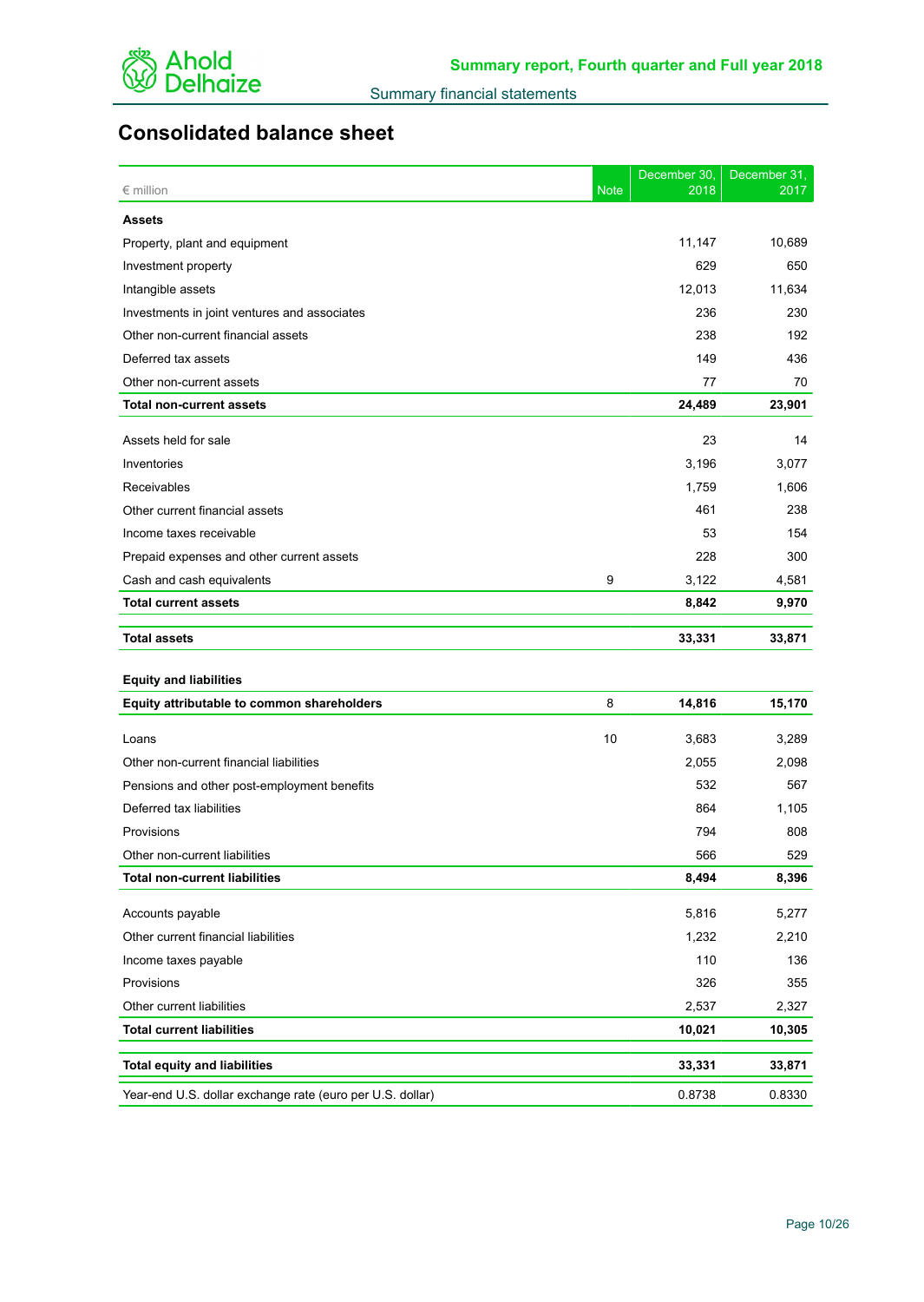

# **Consolidated statement of changes in equity**

| $\epsilon$ million                                                       | <b>Note</b> | Share<br>capital               | <b>Additional</b><br>paid-in<br>capital | Currency<br>translation<br>reserve | Cash flow<br>hedging<br>reserve | Other<br>reserves<br>including<br>retained<br>earnings | Equity<br>attributable<br>to common<br>shareholders |
|--------------------------------------------------------------------------|-------------|--------------------------------|-----------------------------------------|------------------------------------|---------------------------------|--------------------------------------------------------|-----------------------------------------------------|
| Balance as of January 1, 2017                                            |             | 13                             | 15,802                                  | 754                                | (2)                             | (291)                                                  | 16,276                                              |
| Net income attributable to common<br>shareholders                        |             |                                |                                         |                                    |                                 | 1,817                                                  | 1,817                                               |
| Other comprehensive loss                                                 |             |                                |                                         | (1,309)                            | (2)                             | (19)                                                   | (1, 330)                                            |
| Total comprehensive income (loss)<br>attributable to common shareholders |             |                                |                                         | (1,309)                            | (2)                             | 1,798                                                  | 487                                                 |
| <b>Dividends</b>                                                         |             |                                |                                         |                                    |                                 | (720)                                                  | (720)                                               |
| <b>Issuance of shares</b>                                                | 8           |                                | 42                                      |                                    |                                 |                                                        | 42                                                  |
| Share buyback                                                            |             |                                |                                         |                                    |                                 | (998)                                                  | (998)                                               |
| Cancellation of treasury shares                                          |             | (1)                            | (669)                                   |                                    |                                 | 670                                                    |                                                     |
| Share-based payments                                                     |             |                                |                                         |                                    |                                 | 83                                                     | 83                                                  |
| Balance as of December 31, 2017                                          |             | 12                             | 15,175                                  | (555)                              | (4)                             | 542                                                    | 15,170                                              |
| Opening balance adjustment <sup>1</sup>                                  |             | $\overbrace{\phantom{123321}}$ |                                         |                                    |                                 | (1)                                                    | (1)                                                 |
| Balance as of January 1, 2018                                            |             | 12                             | 15,175                                  | (555)                              | (4)                             | 541                                                    | 15.169                                              |
| Net income attributable to common<br>shareholders                        |             |                                |                                         |                                    |                                 | 1,793                                                  | 1,793                                               |
| Other comprehensive income                                               |             |                                |                                         | 495                                | 2                               | 48                                                     | 545                                                 |
| Total comprehensive income<br>attributable to common shareholders        |             |                                |                                         | 495                                | $\overline{2}$                  | 1,841                                                  | 2,338                                               |
| Dividends                                                                | 8           |                                |                                         |                                    |                                 | (757)                                                  | (757)                                               |
| Share buyback                                                            | 8           |                                |                                         |                                    |                                 | (1,997)                                                | (1, 997)                                            |
| Cancellation of treasury shares                                          |             |                                | (1, 176)                                |                                    |                                 | 1,176                                                  |                                                     |
| Share-based payments                                                     |             |                                |                                         |                                    |                                 | 63                                                     | 63                                                  |
| Balance as of December 30, 2018                                          |             | 12                             | 13,999                                  | (60)                               | (2)                             | 867                                                    | 14,816                                              |

*1. The opening balance adjustment is related to the implementation of IFRS standards effective for 2018. Refer to*  Accounting policies *for more information.*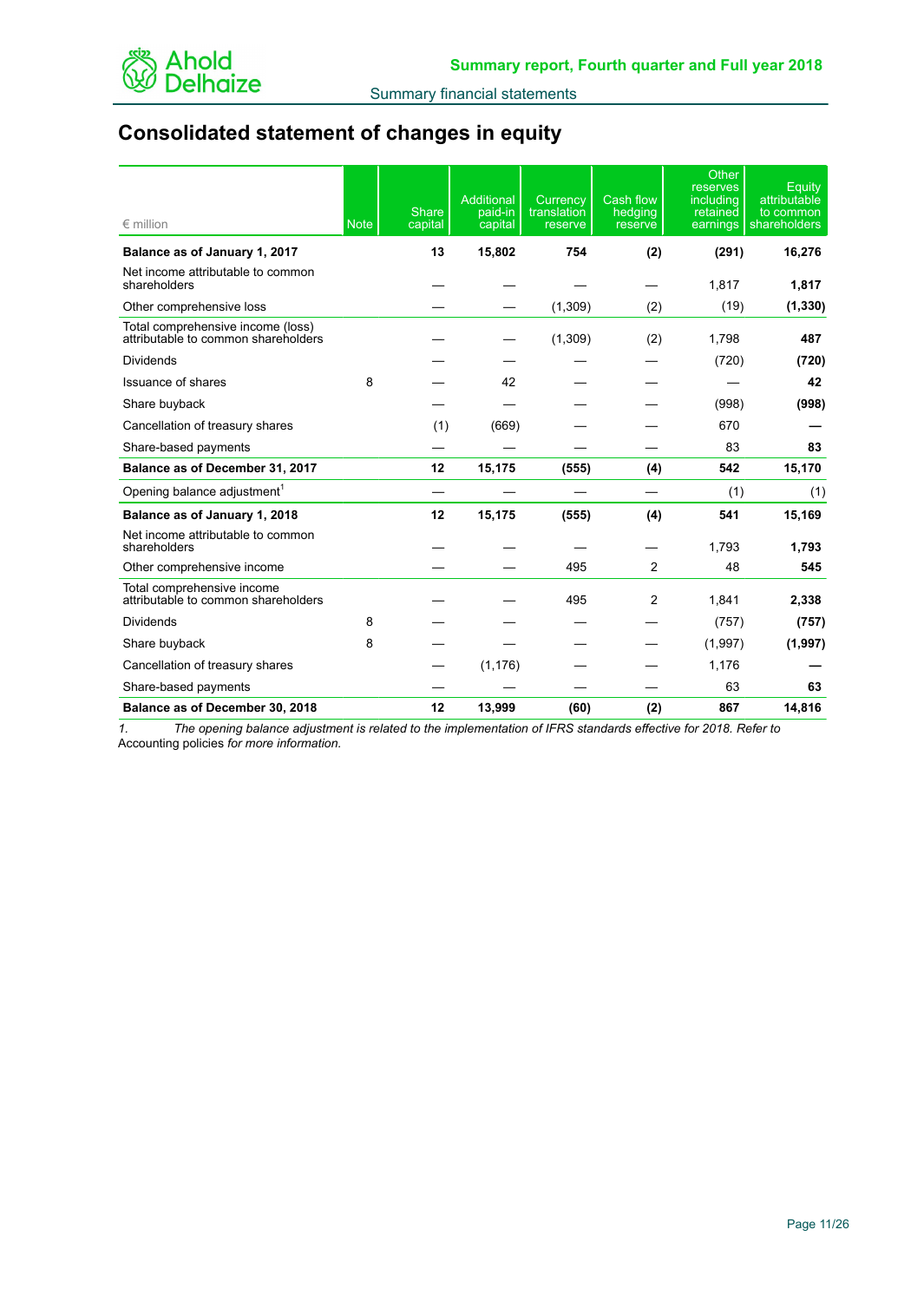

# **Consolidated statement of cash flow**

| $\epsilon$ million                                                                                                      | <b>Note</b> | Q4<br>2018 | Q4<br>2017 | 2018     | 2017     |
|-------------------------------------------------------------------------------------------------------------------------|-------------|------------|------------|----------|----------|
| Income from continuing operations                                                                                       |             | 517        | 744        | 1,809    | 1,817    |
| Adjustments for:                                                                                                        |             |            |            |          |          |
| Net financial expenses                                                                                                  |             | 33         | 66         | 246      | 297      |
| Income taxes                                                                                                            |             | 90         | (235)      | 372      | 146      |
| Share in income of joint ventures                                                                                       |             | (13)       | (11)       | (32)     | (35)     |
| Depreciation, amortization and impairments                                                                              | 6           | 482        | 479        | 1,816    | 1,857    |
| (Gains) losses on the sale of assets / disposal groups held for                                                         |             |            |            |          |          |
| sale                                                                                                                    | 6           | (4)        | (3)        | (7)      | (47)     |
| Share-based compensation expenses                                                                                       |             | 13         | 18         | 60       | 79       |
| Other changes to operating income                                                                                       |             | (3)        | (1)        | (4)      | (7)      |
| Operating cash flows before changes in operating assets and<br>liabilities                                              |             | 1,115      | 1,057      | 4,260    | 4,107    |
| Changes in working capital:                                                                                             |             |            |            |          |          |
| Changes in inventories                                                                                                  |             | (76)       | (64)       | (35)     | (44)     |
| Changes in receivables and other current assets                                                                         |             | (29)       | (39)       | (6)      | (97)     |
| Changes in payables and other current liabilities                                                                       |             | 603        | 625        | 525      | 272      |
| Changes in other non-current assets, other non-current                                                                  |             |            |            |          |          |
| liabilities and provisions                                                                                              |             | (11)       | (14)       | (136)    | (58)     |
| Cash generated from operations                                                                                          |             | 1,602      | 1,565      | 4,608    | 4,180    |
| Income taxes paid - net                                                                                                 |             | (148)      | (152)      | (280)    | (480)    |
| Operating cash flows from continuing operations                                                                         |             | 1,454      | 1,413      | 4,328    | 3,700    |
| Operating cash flows from discontinued operations                                                                       |             | (2)        | (1)        | (5)      | (5)      |
| Net cash from operating activities                                                                                      |             | 1,452      | 1,412      | 4,323    | 3,695    |
| Purchase of non-current assets                                                                                          |             | (698)      | (485)      | (1,780)  | (1,698)  |
| Divestments of assets / disposal groups held for sale                                                                   |             | 7          | 14         | 27       | 142      |
| Acquisition of businesses, net of cash acquired                                                                         | 3           | (17)       | (5)        | (30)     | (50)     |
| Divestment of businesses, net of cash divested                                                                          |             | (1)        | (1)        | (3)      | (3)      |
| Changes in short-term deposits and similar instruments                                                                  |             | 202        | 123        | (242)    | 100      |
| Dividends received from joint ventures                                                                                  |             |            | 54         | 17       | 70       |
| Interest received                                                                                                       |             | 22         | 9          | 74       | 32       |
| Other                                                                                                                   |             | 40         |            | 38       | (3)      |
| Investing cash flows from continuing operations                                                                         |             | (445)      | (291)      | (1,899)  | (1, 410) |
| Net cash from investing activities                                                                                      |             | (445)      | (291)      | (1,899)  | (1, 410) |
| Proceeds from long-term debt                                                                                            | 10          | 1          | 1          | 798      | 747      |
| Interest paid                                                                                                           |             | (115)      | (102)      | (324)    | (320)    |
| Repayments of loans                                                                                                     |             | (759)      | (8)        | (783)    | (474)    |
| Changes in short-term loans                                                                                             |             | (1,630)    | 97         | (733)    | 212      |
| Repayments of finance lease liabilities                                                                                 |             | (45)       | (46)       | (177)    | (190)    |
| Dividends paid on common shares                                                                                         | 8           |            |            | (757)    | (720)    |
| Share buyback                                                                                                           | 8           | (356)      | (170)      | (2,003)  | (992)    |
| Other cash flows from derivatives                                                                                       |             | (25)       |            | (29)     | 262      |
| Other                                                                                                                   |             |            | 1          | (3)      | 17       |
| Financing cash flows from continuing operations                                                                         |             | (2,929)    | (227)      | (4,011)  | (1,458)  |
| Net cash from financing activities                                                                                      |             | (2,929)    | (227)      | (4,011)  | (1, 458) |
|                                                                                                                         |             |            |            |          |          |
| Net cash from operating, investing and financing activities<br>Cash and cash equivalents at the beginning of the period |             | (1, 922)   | 894        | (1, 587) | 827      |
| (excluding restricted cash)                                                                                             |             | 4,974      | 3,693      | 4,542    | 3,990    |
| Effect of exchange rates on cash and cash equivalents                                                                   |             | 58         | (45)       | 155      | (275)    |
| Cash and cash equivalents at the end of the period<br>(excluding restricted cash)                                       | 9           | 3,110      | 4,542      | 3,110    | 4,542    |
| Average U.S. dollar exchange rate (euro per U.S. dollar)                                                                |             | 0.8768     | 0.8491     | 0.8476   | 0.8868   |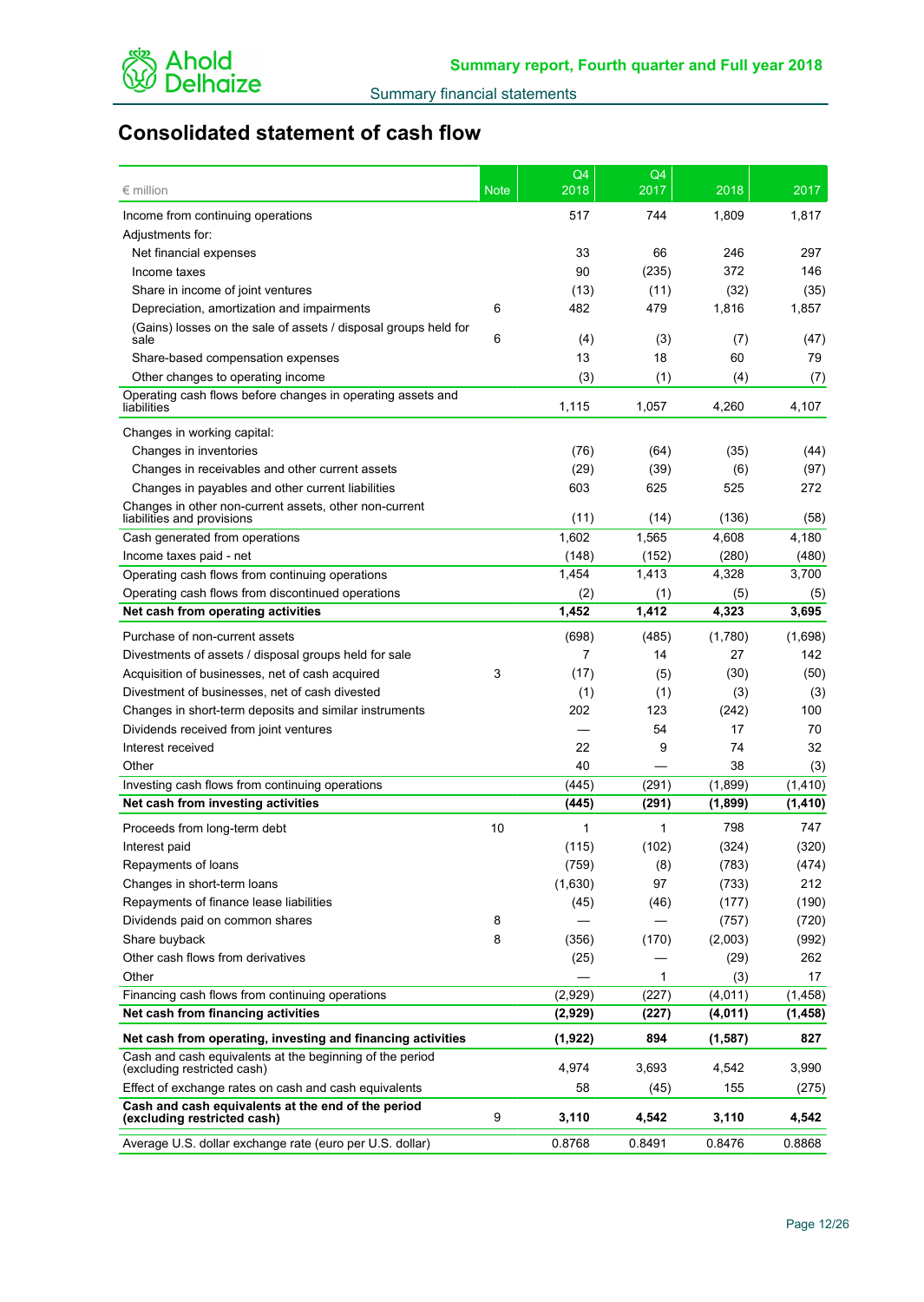

# **Notes to the consolidated summary financial statements**

## **1. The Company and its operations**

The principal activity of Koninklijke Ahold Delhaize N.V. ("Ahold Delhaize" or the "Company" or "Group" or "Ahold Delhaize Group"), a public limited liability company with its registered seat and head office in Zaandam, the Netherlands, is the operation of retail food stores and eCommerce primarily in the United States and Europe.

The information in these condensed consolidated interim financial statements ("financial statements") is unaudited.

## **2. Accounting policies**

#### *Basis of preparation*

These financial statements have been prepared in accordance with IAS 34 "Interim Financial Reporting." The accounting policies applied in these financial statements are consistent with those applied in Ahold Delhaize's 2018 Financial Statements, except as otherwise indicated below.

Taxes on income in the interim periods are accrued for using the tax rate that is expected to be applicable to the total annual profit or loss.

Ahold Delhaize's reporting calendar in 2018 and 2017 is based on a 4/4/5-week calendar, with four equal quarters of 13 weeks, for a total of 52 weeks.

The full-year 2018 and 2017 financial information included in the primary statements in this communication is based on Ahold Delhaize's 2018 Financial Statements as included in the 2018 Annual Report (the Financial Statements) published on February 27, 2019. This Annual Report has been authorized for issue. The Annual Report has been published and is subject to adoption by the annual General Meeting of Shareholders on April 10, 2019.

In accordance with section 393, Title 9, Book 2 of the Dutch Civil Code, PricewaterhouseCoopers Accountants N.V. has issued an unqualified Independent auditor's report on the 2018 Annual Report.

The full 2018 Annual Report is available for download on the Ahold Delhaize website (www.aholddelhaize.com).

## *Segmentation*

Ahold Delhaize's operating segments are its retail operating companies that engage in business activities from which they earn revenues and incur expenses and whose operating results are regularly reviewed by the Executive Committee to make decisions about resources to be allocated to the segments and to assess their performance. In establishing the reportable segments, certain operating segments with similar economic characteristics have been aggregated. As Ahold Delhaize's operating segments offer similar products using complementary business models, and there is no discernible difference in customer bases, Ahold Delhaize's policy on aggregating its operating segments into reportable segments is based on geography, functional currency and management oversight.

As of the first quarter of 2018, the previous Ahold USA and Delhaize America segments are combined into one reporting segment, "The United States."

## *New and revised IFRSs effective in 2018*

A comprehensive overview of the new and revised IFRSs effective in 2018 is included in *Note 3* of Ahold Delhaize's 2018 Financial Statements, part of Ahold Delhaize's 2018 Annual Report.

## *New accounting policies not yet effective for 2018*

The IASB issued several standards, or revisions to standards, that are not yet effective for 2018, but will become effective in coming years. For the assessment of the effects of these standards, including the impact of IFRS 16, "Leases," refer to *Note 3* of Ahold Delhaize's 2018 Financial Statements, part of Ahold Delhaize's 2018 Annual Report.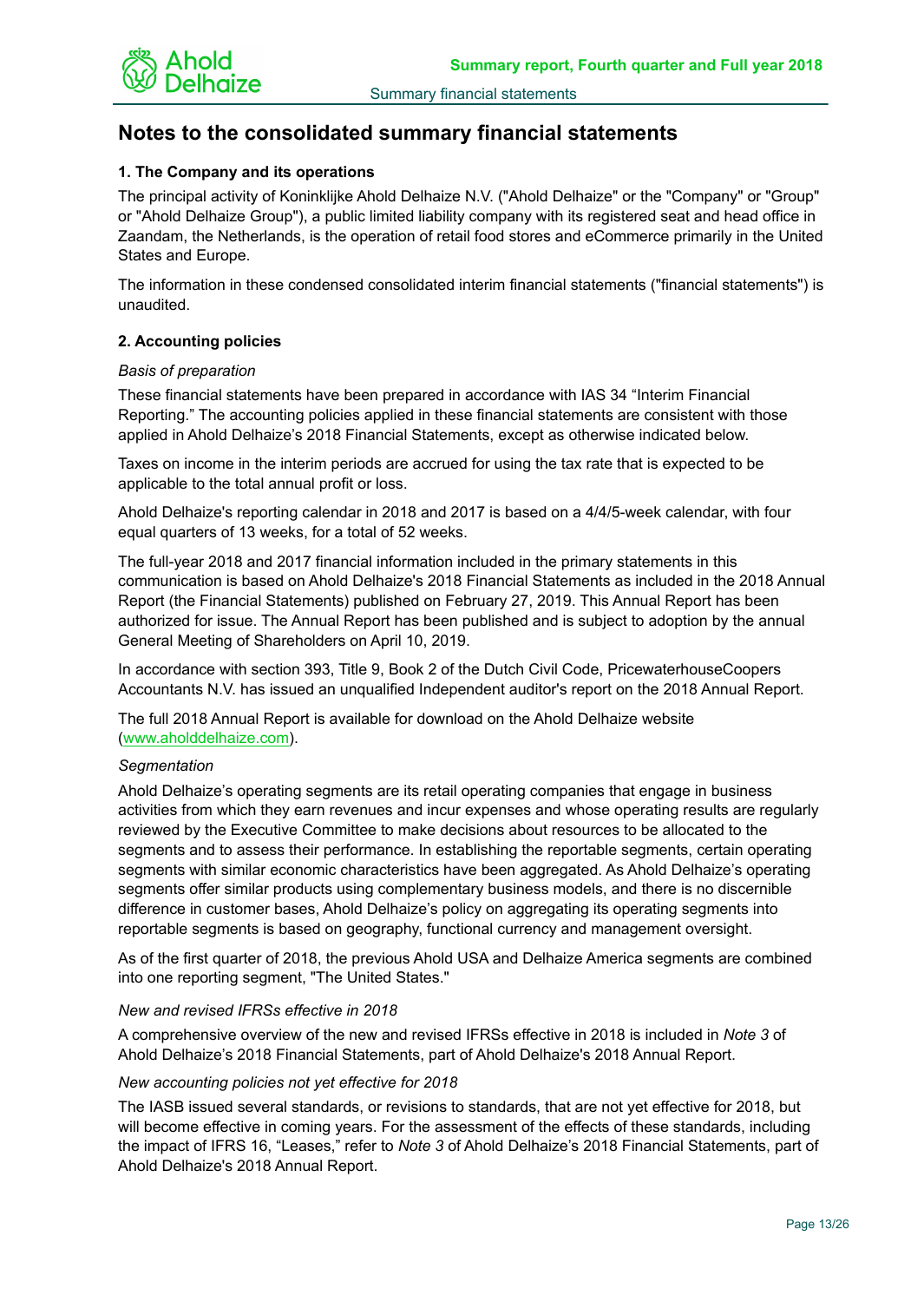

## **3. Business combinations and goodwill**

Ahold Delhaize completed various store acquisitions for a total purchase consideration of €31 million. The allocation of the fair values of the identifiable assets acquired, liabilities assumed and the goodwill arising from the acquisitions during 2018 are as follows:

| $\epsilon$ million                              | <b>The United</b><br><b>States</b> | <b>Belgium</b> | Other | <b>Total</b><br>acquisitions |
|-------------------------------------------------|------------------------------------|----------------|-------|------------------------------|
| Goodwill                                        | 16                                 | 5              |       | 22                           |
| Other intangible assets                         | 5                                  |                |       | 5                            |
| Property, plant and equipment                   | 6                                  |                | 2     | 9                            |
| Investment in joint ventures and associates     |                                    |                | (1)   | (1)                          |
| Other non-current assets                        |                                    |                |       |                              |
| Cash and cash equivalents                       |                                    |                |       | 1                            |
| Other current assets                            |                                    |                |       | 2                            |
| Finance lease liabilities                       | (3)                                |                |       | (3)                          |
| Other non-current liabilities                   | (1)                                |                |       | (1)                          |
| Fair value of assets and liabilities recognized | 25                                 | 6              | 4     | 35                           |
| Gain on bargain purchase (negative goodwill)    | (4)                                |                |       | (4)                          |
| <b>Total purchase consideration</b>             | 21                                 | 6              | 4     | 31                           |
| Cash acquired                                   |                                    |                | (1)   | (1)                          |
| Acquisition of businesses, net of cash          | 21                                 | 6              | 3     | 30                           |

The gain on bargain purchases was the result of favorable purchase terms on stores that competitors were selling at discounts as they exited local markets. The gain has been reported as (gains) losses on the sale of assets within general and administrative expenses.

Goodwill is attributable to the profitability of the acquired businesses and the synergies that are expected to result. The goodwill resulting from the acquisitions in Belgium is not deductible for tax purposes but the remaining goodwill is tax deductible. A reconciliation of Ahold Delhaize's goodwill balance, which is presented within intangible assets, is as follows:

| $\epsilon$ million                         | <b>Goodwill</b> |
|--------------------------------------------|-----------------|
| As of December 31, 2017                    |                 |
| At cost                                    | 6,868           |
| Accumulated impairment losses              | (8)             |
| Opening carrying amount                    | 6,860           |
| Acquisitions through business combinations | 22              |
| Exchange rate differences                  | 212             |
| <b>Closing carrying amount</b>             | 7,094           |
| As of December 30, 2018                    |                 |
| At cost                                    | 7,102           |
| Accumulated impairment losses              | (8)             |
| <b>Closing carrying amount</b>             | 7,094           |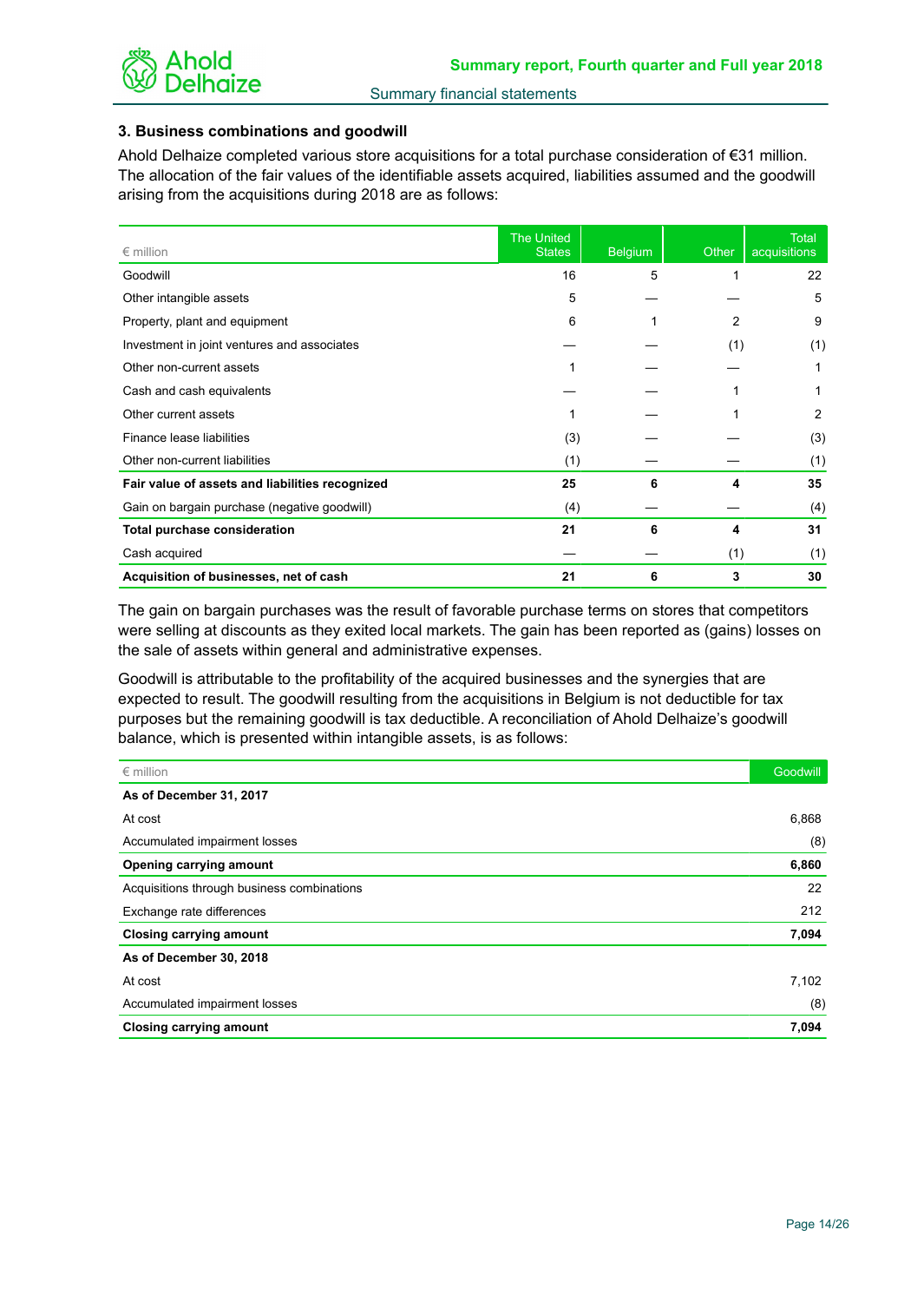

## **4. Segment reporting**

Ahold Delhaize's retail operations are presented in four reportable segments. In addition, "Other retail," consisting of Ahold Delhaize's unconsolidated joint ventures JMR - Gestão de Empresas de Retalho, SGPS, S.A. ("JMR") and P.T. Lion Super Indo ("Super Indo"), as well as Ahold Delhaize's Global Support Office, are presented separately. The accounting policies used for the segments are the same as the accounting policies used for the Financial Statements as described in *Note 2*.

All reportable segments sell a wide range of perishable and non-perishable food and non-food consumer products.

| Reportable segment              | Operating segments included in the Reportable segment                                                                          |
|---------------------------------|--------------------------------------------------------------------------------------------------------------------------------|
| <b>The United States</b>        | Stop & Shop, Food Lion, Giant/Martin's, Hannaford, Giant Food and Peapod                                                       |
| The Netherlands                 | Albert Heijn (including the Netherlands and Belgium), Etos, Gall & Gall and bol.com<br>(including the Netherlands and Belgium) |
| Belgium                         | Delhaize (including Belgium and Luxembourg)                                                                                    |
| Central and Southeastern Europe | Albert (Czech Republic), Alfa Beta (Greece), Mega Image (Romania), Delhaize Serbia<br>(Republic of Serbia)                     |

| <b>Other</b>          | Included in Other                                                                            |
|-----------------------|----------------------------------------------------------------------------------------------|
| Other retail          | Unconsolidated joint ventures JMR (49%) and Super Indo (51%)                                 |
| Global Support Office | Global Support Office staff (the Netherlands, Belgium, Switzerland and the United<br>States) |

## **Net sales**

Net sales per segment are as follows:

|                                                          | Q4<br>2018 | Q <sub>4</sub><br>2017 | 2018   | 2017   |
|----------------------------------------------------------|------------|------------------------|--------|--------|
| \$ million                                               |            |                        |        |        |
| The United States                                        | 11,173     | 10,892                 | 44,174 | 43,357 |
| Average U.S. dollar exchange rate (euro per U.S. dollar) | 0.8768     | 0.8491                 | 0.8476 | 0.8868 |
| $\epsilon$ million                                       |            |                        |        |        |
| The United States                                        | 9,798      | 9,249                  | 37,460 | 38,440 |
| The Netherlands                                          | 3,805      | 3,673                  | 14.218 | 13,706 |
| Belgium                                                  | 1,338      | 1,290                  | 5,095  | 4,953  |
| Central and Southeastern Europe                          | 1,606      | 1,551                  | 6,018  | 5,791  |
| <b>Ahold Delhaize Group</b>                              | 16,547     | 15,763                 | 62,791 | 62,890 |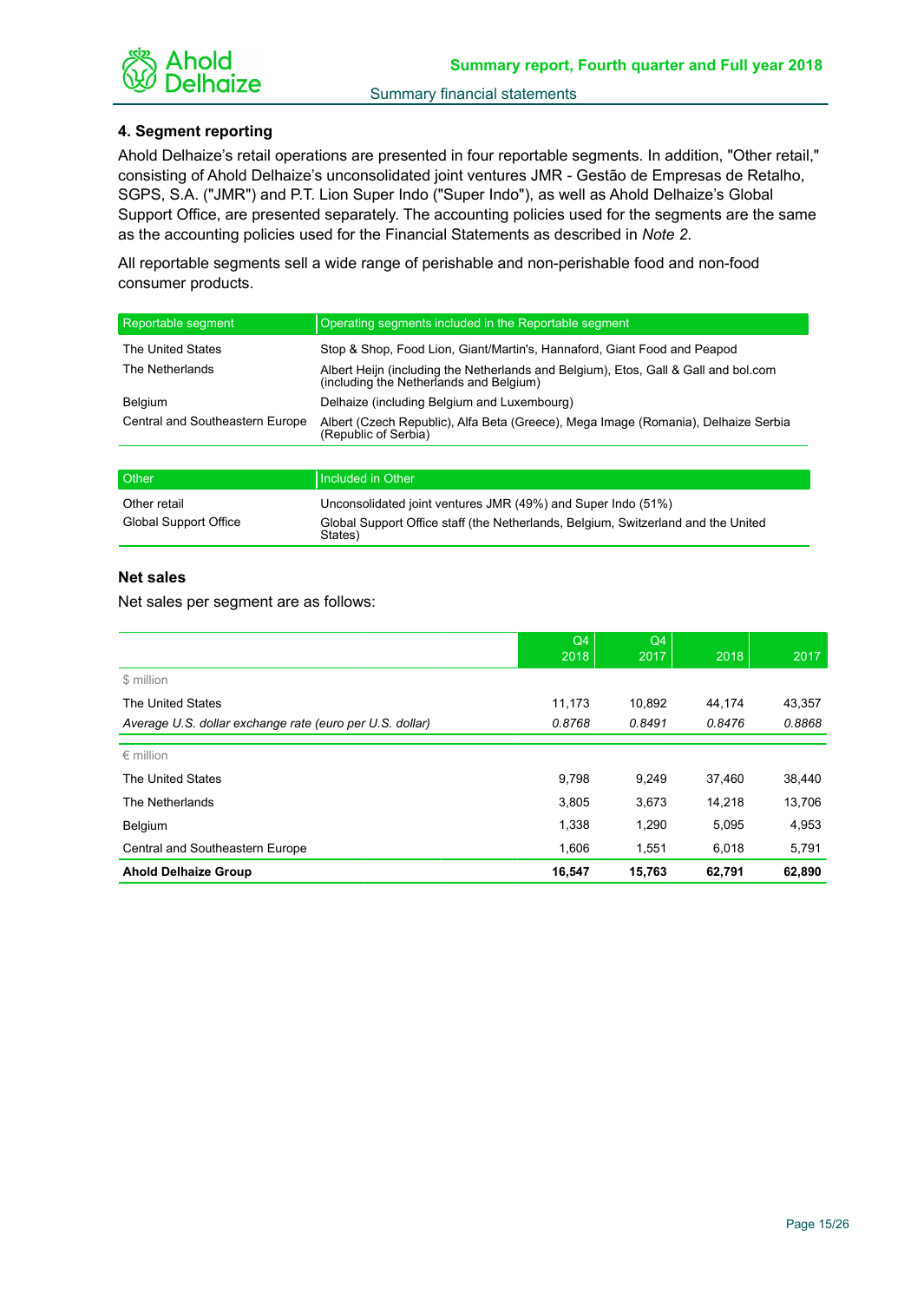

# **Operating income**

Operating income (loss) per segment is as follows:

|                                                          | Q4<br>2018 | Q4<br>2017 | 2018   | 2017   |
|----------------------------------------------------------|------------|------------|--------|--------|
| \$ million                                               |            |            |        |        |
| The United States                                        | 449        | 396        | 1,748  | 1,548  |
| Average U.S. dollar exchange rate (euro per U.S. dollar) | 0.8768     | 0.8491     | 0.8476 | 0.8868 |
| $\epsilon$ million                                       |            |            |        |        |
| <b>The United States</b>                                 | 393        | 337        | 1,482  | 1,371  |
| The Netherlands                                          | 177        | 167        | 698    | 669    |
| Belgium                                                  | 33         | 12         | 126    | 86     |
| Central and Southeastern Europe                          | 74         | 80         | 222    | 236    |
| Global Support Office                                    | (50)       | (32)       | (133)  | (137)  |
| <b>Ahold Delhaize Group</b>                              | 627        | 564        | 2,395  | 2,225  |

## **5. Net sales**

#### **Q4 2018**

| $\epsilon$ million                                | The United<br><b>States</b> | <b>The</b><br><b>Netherlands</b> | <b>Belgium</b> | Central and<br>Southeastern<br>Europe | Ahold<br><b>Delhaize</b><br>Group |
|---------------------------------------------------|-----------------------------|----------------------------------|----------------|---------------------------------------|-----------------------------------|
| Sales from owned stores                           | 9,524                       | 2,377                            | 654            | 1,555                                 | 14,110                            |
| Sales to and fees from franchisees and affiliates |                             | 776                              | 662            | 36                                    | 1,474                             |
| Online sales                                      | 203                         | 643                              | 15             | 5                                     | 866                               |
| Wholesale sales                                   | 34                          |                                  | 4              | 9                                     | 47                                |
| Other sales                                       | 37                          | 9                                | 3              |                                       | 50                                |
| <b>Net sales</b>                                  | 9,798                       | 3,805                            | 1,338          | 1,606                                 | 16,547                            |

## **Q4 2017**

| $\epsilon$ million                                | The United<br><b>States</b> | <b>The</b><br><b>Netherlands</b> | <b>Belgium</b> | Central and<br>Southeastern<br><b>Europe</b> | Ahold<br><b>Delhaize</b><br>Group |
|---------------------------------------------------|-----------------------------|----------------------------------|----------------|----------------------------------------------|-----------------------------------|
| Sales from owned stores <sup>1</sup>              | 9,007                       | 2,356                            | 648            | 1,507                                        | 13,518                            |
| Sales to and fees from franchisees and affiliates |                             | 772                              | 622            | 32                                           | 1,426                             |
| Online sales $1$                                  | 175                         | 535                              | 11             | 4                                            | 725                               |
| Wholesale sales                                   | 33                          |                                  | 6              | 8                                            | 47                                |
| Other sales                                       | 34                          | 10                               | 3              |                                              | 47                                |
| <b>Net sales</b>                                  | 9,249                       | 3,673                            | 1,290          | 1,551                                        | 15,763                            |

*1. Comparable numbers have been adjusted to reflect the updated online sales definition.*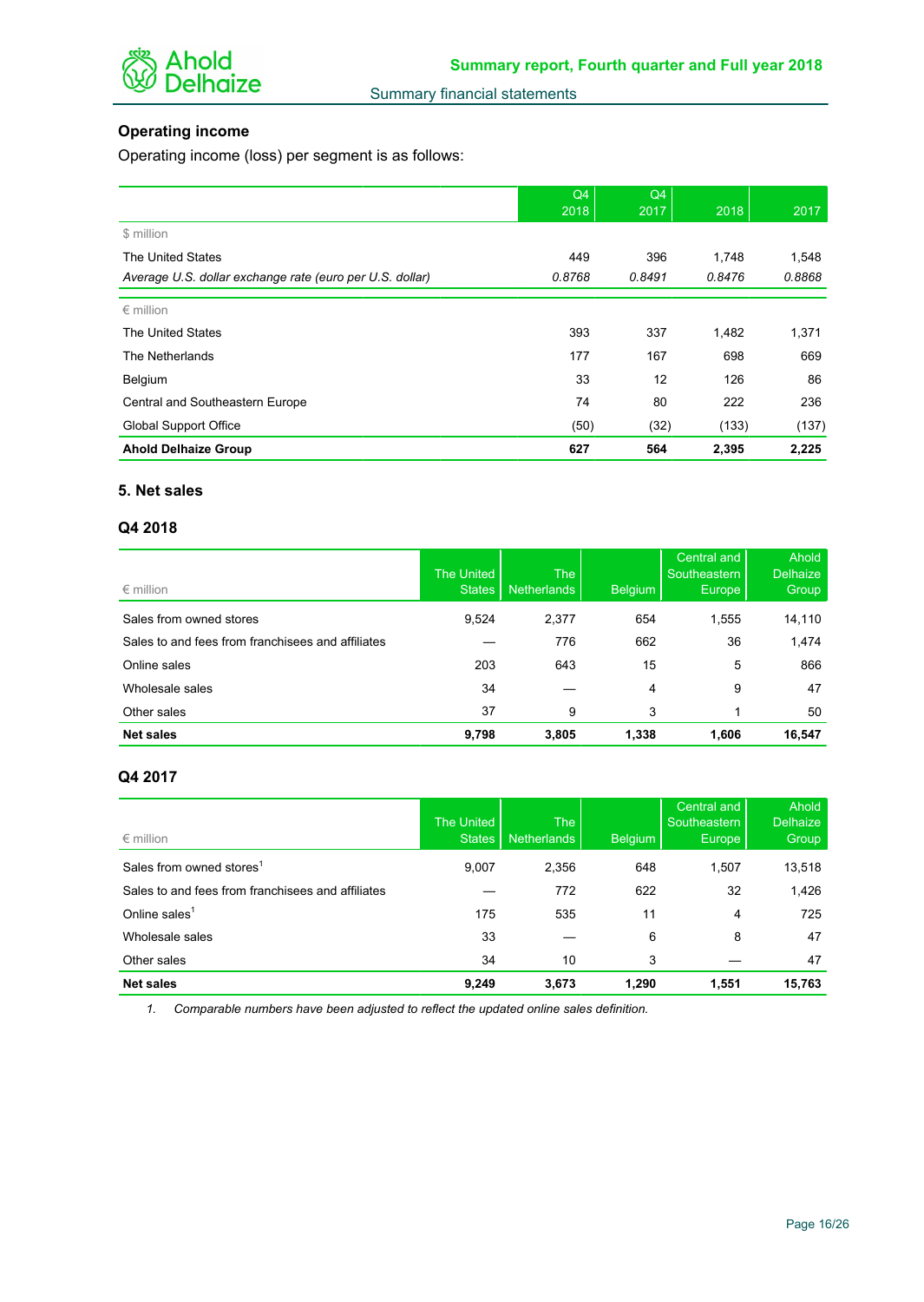

## **Full year 2018**

| $\epsilon$ million                                | The United<br><b>States</b> | <b>The</b><br><b>Netherlands</b> | Belgium | Central and<br>Southeastern<br>Europe | Ahold<br><b>Delhaize</b><br>Group |
|---------------------------------------------------|-----------------------------|----------------------------------|---------|---------------------------------------|-----------------------------------|
| Sales from owned stores                           | 36,459                      | 9,204                            | 2,478   | 5,812                                 | 53,953                            |
| Sales to and fees from franchisees and affiliates |                             | 2,983                            | 2,539   | 153                                   | 5,675                             |
| Online sales                                      | 751                         | 1,999                            | 51      | 16                                    | 2,817                             |
| Wholesale sales                                   | 135                         |                                  | 15      | 35                                    | 185                               |
| Other sales                                       | 115                         | 32                               | 12      | 2                                     | 161                               |
| <b>Net sales</b>                                  | 37,460                      | 14.218                           | 5,095   | 6,018                                 | 62.791                            |

# **Full year 2017**

| $\epsilon$ million                                | <b>The United</b><br><b>States</b> | The<br><b>Netherlands</b> | <b>Belgium</b> | Central and<br>Southeastern<br>Europe | Ahold<br><b>Delhaize</b><br>Group |
|---------------------------------------------------|------------------------------------|---------------------------|----------------|---------------------------------------|-----------------------------------|
| Sales from owned stores <sup>1</sup>              | 37,471                             | 9,109                     | 2,473          | 5,597                                 | 54,650                            |
| Sales to and fees from franchisees and affiliates |                                    | 2,931                     | 2,410          | 145                                   | 5,486                             |
| Online sales $1$                                  | 713                                | 1,627                     | 40             | 13                                    | 2,393                             |
| Wholesale sales                                   | 134                                |                           | 19             | 35                                    | 188                               |
| Other sales                                       | 122                                | 39                        | 11             |                                       | 173                               |
| <b>Net sales</b>                                  | 38,440                             | 13,706                    | 4,953          | 5,791                                 | 62,890                            |

*1. Comparable numbers have been adjusted to reflect the updated online sales definition.*

## **6. Expenses by nature**

The aggregate of cost of sales and operating expenses is specified by nature as follows:

| $\epsilon$ million                         | Q4<br>2018 | Q4<br>2017 | 2018   | 2017   |
|--------------------------------------------|------------|------------|--------|--------|
| Cost of product                            | 11.529     | 11.091     | 43.846 | 44,210 |
| Labor costs                                | 2,344      | 2,203      | 9,014  | 9,014  |
| Other operational expenses                 | 1,332      | 1,194      | 4,798  | 4,652  |
| Depreciation and amortization              | 445        | 450        | 1,758  | 1,793  |
| Rent expenses and income – net             | 237        | 235        | 929    | 979    |
| Impairment losses and reversals – net      | 37         | 29         | 58     | 64     |
| (Gains) losses on the sale of assets - net | (4)        | (3)        | (7)    | (47)   |
| Total expenses by nature                   | 15,920     | 15,199     | 60,396 | 60,665 |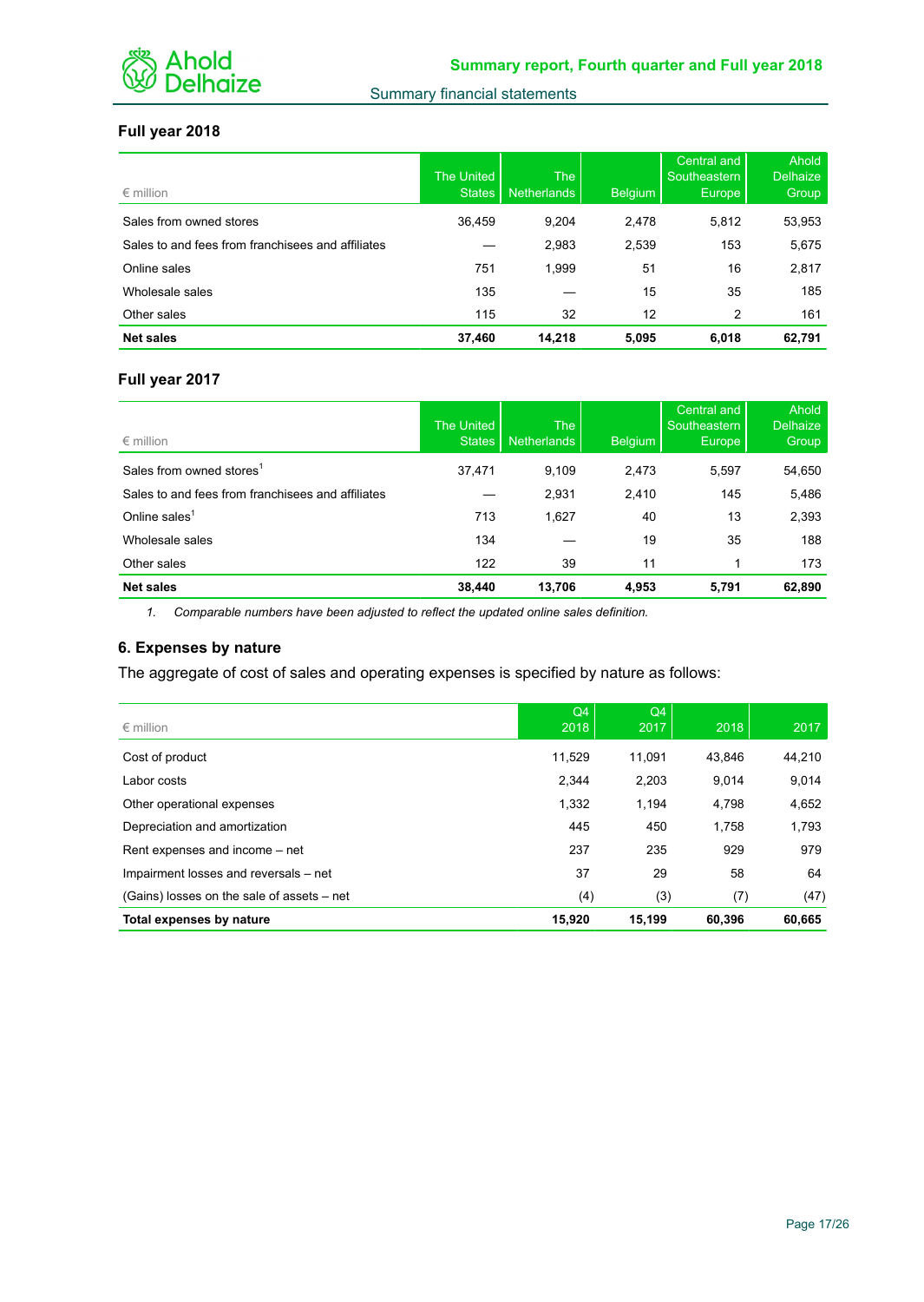

#### **7. Income taxes**

Ahold Delhaize's effective tax rate in its consolidated income statement differed from the Netherlands' statutory income tax rate of 25.0%. The following table reconciles the statutory income tax rate with the effective income tax rate in the consolidated income statement:

| $\epsilon$ million                                                                   | 2018  | Tax rate  | 2017  | Tax rate   |
|--------------------------------------------------------------------------------------|-------|-----------|-------|------------|
| Income before income taxes                                                           | 2,149 |           | 1,928 |            |
| Income tax expense at statutory tax rate                                             | (537) | 25.0 %    | (482) | 25.0 %     |
| Adjustments to arrive at effective income tax rate:                                  |       |           |       |            |
| Rate differential (local rates versus the statutory rate of the<br>Netherlands)      | 66    | $(3.1)\%$ | (45)  | $2.3\%$    |
| Deferred tax income (expense) related to recognition of deferred tax<br>assets – net | 3     | $(0.1)$ % | (2)   | 0.1%       |
| Non-taxable income (expense)                                                         | 16    | (0.7)%    | 14    | (0.7)%     |
| Other                                                                                | 57    | (2.7)%    | (38)  | 2.0%       |
| Subtotal income taxes                                                                | (395) | 18.4 %    | (553) | 28.7 %     |
| Tax rate changes as a result of local tax reforms                                    | 23    | (1.1)%    | 407   | $(21.1)\%$ |
| Total income taxes                                                                   | (372) | 17.3 %    | (146) | 7.6%       |

1 Excluding the impact of tax rate changes due to local tax reforms.

Rate differential indicates the effect of Ahold Delhaize's taxable income being generated and taxed in jurisdictions where tax rates differ from the statutory tax rate in the Netherlands. The difference compared to 2017 mainly relates to the decrease of statutory corporate income tax rates in the U.S. and Belgium as of 2018. Other includes discrete items and one-time transactions (for 2018 it includes €41 million deferred tax income related to restructuring).

On December 18, 2018, new Dutch tax legislation was substantively enacted. The new law includes a reduction of the statutory corporate income tax rate from 25% in 2018 and 2019 to 22.55% in 2020 and 20.5% as of 2021, which affected Ahold Delhaize's Dutch deferred income tax position at the end of 2018. In addition, on December 3, 2018, new Greek tax legislation was enacted. The new Greek tax law includes a reduction of the statutory corporate income tax rate from 29% to 28% in 2019, 27% in 2020, 26% in 2021 and 25% as of 2022, which affected Ahold Delhaize's Greek deferred income tax position at the end of 2018. The tax rate changes show the effect of applying the reduced statutory corporate income tax rates to the calculation of Ahold Delhaize's Dutch and Greek deferred income tax positions, as well as the 2018 effect related to the Belgian statutory corporate income tax rate change of 2017.

#### **8. Equity attributable to common shareholders**

#### *Dividend on common shares*

On April 11, 2018, the General Meeting of Shareholders approved the dividend over 2017 of €0.63 per common share. This dividend was paid on April 26, 2018.

#### *Share buyback 2018*

The share buyback program of  $\epsilon$ 2 billion that started on January 2, 2018, was successfully completed on December 20, 2018. In total, 100,723,877 of the Company's own shares were repurchased at an average price of €19.86 per share. On January 2, 2019, the Company commenced the €1 billion share buyback program that was announced on November 13, 2018. The program is expected to be completed before the end of 2019.

#### *Conversion of cumulative preferred financing shares*

On August 9, 2017, Ahold Delhaize converted 45,000,000 cumulative preferred financing shares into 2,515,827 common shares. The 45,000,000 cumulative preferred financing shares had a par value of €42,541,895.

The number of outstanding common shares as of December 30, 2018, was 1,130,200,138 (December 31, 2017: 1,227,589,734).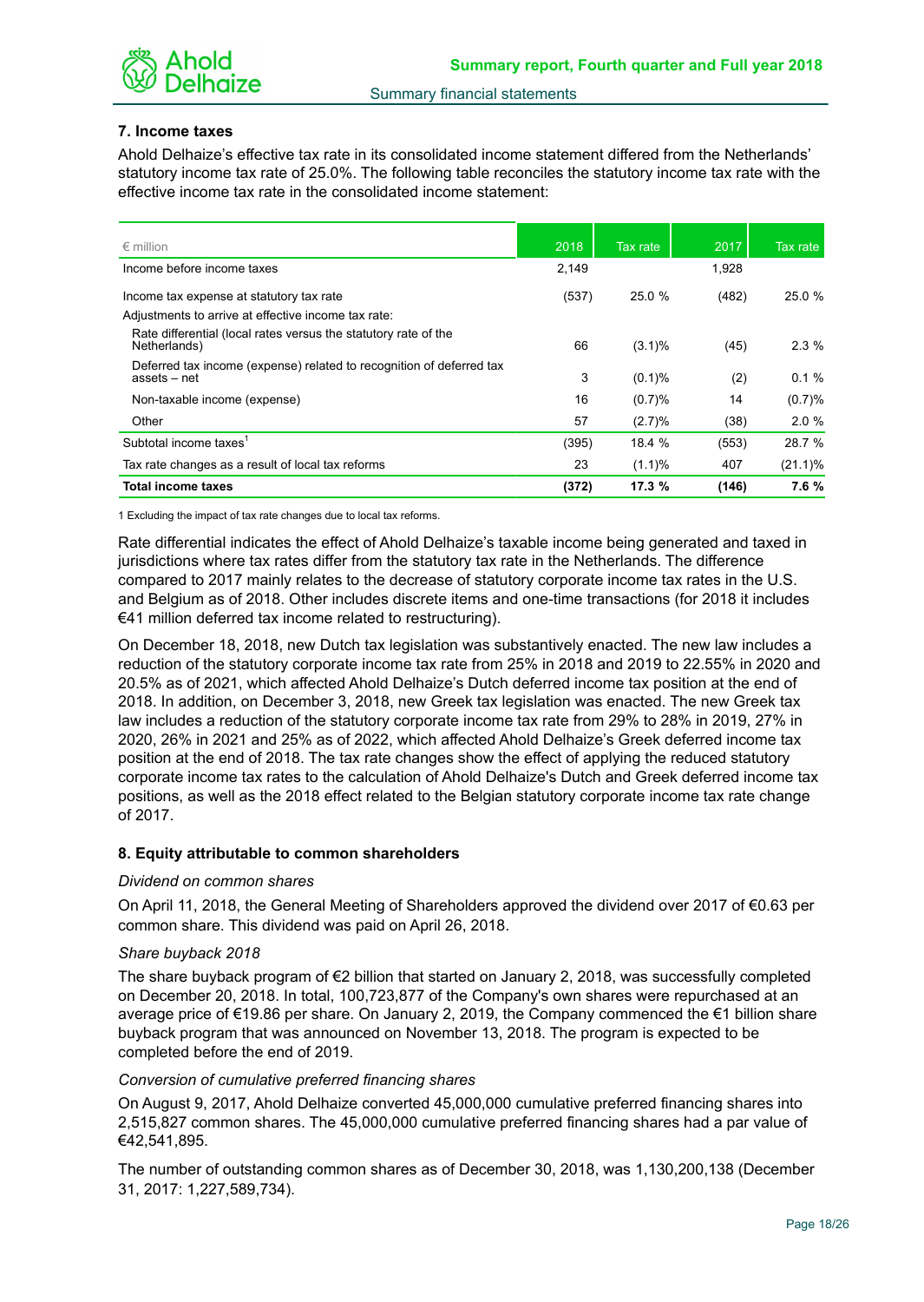

## **9. Cash**

The following table presents the reconciliation between the cash and cash equivalents as presented in the statement of cash flows and on the balance sheet:

| $\epsilon$ million                                                       | 2018  | December 30, December 31,<br>2017 |
|--------------------------------------------------------------------------|-------|-----------------------------------|
| Cash and cash equivalents as presented in the statement of cash flows    | 3.110 | 4.542                             |
| Restricted cash                                                          | 12    | 39                                |
| Cash and cash equivalents as presented on the balance sheet <sup>1</sup> | 3.122 | 4.581                             |

*1. Cash and cash equivalents include an amount held under notional cash pooling arrangement of €695 million (December 31, 2017: €1,367 million), which is offset by an identical amount included under Other current financial liabilities.*

#### **10. Financial instruments**

#### *Fair values of financial instruments*

The following table presents the fair values of financial instruments, based on Ahold Delhaize's categories of financial instruments, including current portions, compared to the carrying amounts at which these instruments are included on the balance sheet:

|                                                                              | December 30, 2018  |               | December 31, 2017  |               |
|------------------------------------------------------------------------------|--------------------|---------------|--------------------|---------------|
| $\epsilon$ million                                                           | Carrying<br>amount | Fair<br>value | Carrying<br>amount | Fair<br>value |
| Financial assets at amortized cost                                           |                    |               |                    |               |
| Loans receivable                                                             | 69                 | 72            | 59                 | 65            |
| Trade and other (non-)current receivables                                    | 1,750              | 1,750         | 1,605              | 1,605         |
| Cash and cash equivalents                                                    | 3,122              | 3,122         | 4,581              | 4,581         |
| Short-term deposits and similar instruments                                  | 266                | 266           | 9                  | 9             |
|                                                                              | 5,207              | 5,210         | 6,254              | 6,260         |
| Financial assets at fair value through other comprehensive<br>income (FVOCI) |                    |               |                    |               |
| Available-for-sale financial assets <sup>1</sup>                             |                    |               | 167                | 167           |
| Financial assets at fair value through profit or loss (FVPL) <sup>1</sup>    |                    |               |                    |               |
| Reinsurance assets                                                           | 218                | 218           | 195                | 195           |
| Investments in debt instruments                                              | 128                | 128           |                    |               |
|                                                                              | 346                | 346           | 195                | 195           |
| <b>Derivative financial instruments</b>                                      |                    |               |                    |               |
| Derivatives                                                                  | 1                  | 1             |                    |               |
| <b>Total financial assets</b>                                                | 5,554              | 5,557         | 6,616              | 6,622         |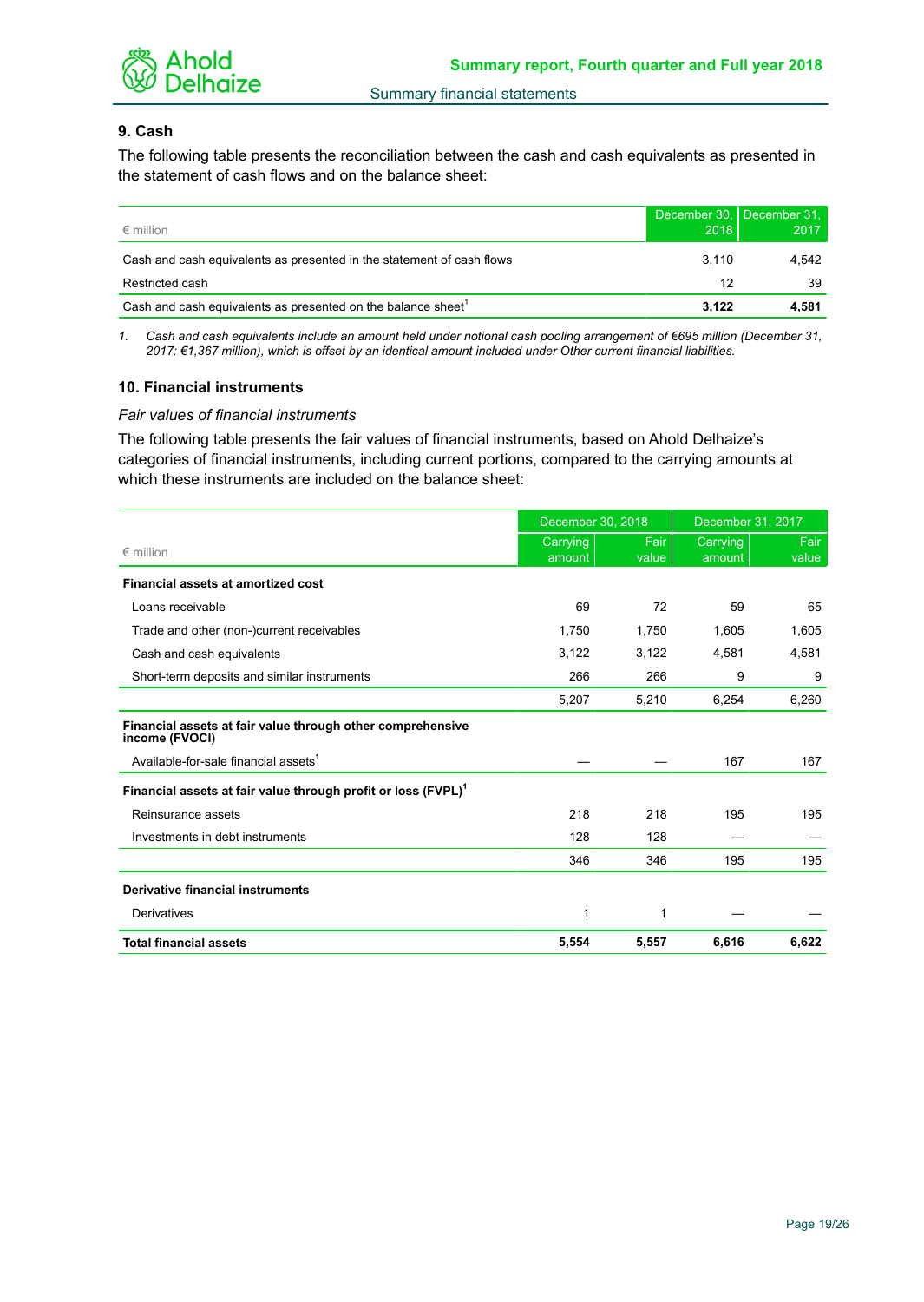

|                                                            | December 30, 2018  |               | December 31, 2017  |               |
|------------------------------------------------------------|--------------------|---------------|--------------------|---------------|
| $\epsilon$ million                                         | Carrying<br>amount | Fair<br>value | Carrying<br>amount | Fair<br>value |
| <b>Financial liabilities at amortized cost</b>             |                    |               |                    |               |
| <b>Notes</b>                                               | (3,476)            | (3,500)       | (3,407)            | (3,518)       |
| Other loans                                                | (3)                | (3)           | (3)                | (3)           |
| Financing obligations                                      | (277)              | (235)         | (325)              | (291)         |
| Mortgages payable                                          | (89)               | (103)         | (22)               | (23)          |
| Finance lease liabilities                                  | (1,559)            | (1,840)       | (1,607)            | (1,932)       |
| Cumulative preferred financing shares                      | (455)              | (481)         | (455)              | (491)         |
| Dividend cumulative preferred financing shares             | (17)               | (17)          | (18)               | (18)          |
| Accounts payable                                           | (5,816)            | (5,816)       | (5,277)            | (5,277)       |
| Short-term borrowings                                      | (753)              | (753)         | (1, 432)           | (1, 432)      |
| Interest payable                                           | (38)               | (38)          | (40)               | (40)          |
| Other                                                      | (93)               | (95)          | (75)               | (81)          |
|                                                            | (12, 576)          | (12, 881)     | (12,661)           | (13, 106)     |
| Financial liabilities at fair value through profit or loss |                    |               |                    |               |
| Reinsurance liabilities                                    | (223)              | (223)         | (205)              | (205)         |
| <b>Derivative financial instruments</b>                    |                    |               |                    |               |
| Derivatives                                                |                    |               | (18)               | (18)          |
| <b>Total financial liabilities</b>                         | (12, 799)          | (13, 104)     | (12, 884)          | (13, 329)     |

1 Following the adoption of IFRS 9, certain investments in U.S. Treasury bond funds that were classified as available-for-sale financial assets do not meet the criteria to be classified as either at fair value through other comprehensive income (FVOCI) or at amortized cost and €157 million has been reclassified to financial assets at fair value through profit or loss (FVPL); see Note 3 of Ahold Delhaize's 2018 Financial Statements.

#### *Issuance of €800 million dual tranche debt offering of fixed rate notes and floating rate notes*

On March 19, 2018, Ahold Delhaize issued €500 million fixed rate notes due in 2026 and €300 million floating rate notes due in 2021. The 8-year fixed rate notes bear a coupon of 1.125% per annum and were issued at a price of 99.107% of the nominal value. The 3-year floating rate notes bear a coupon of 18 basis points over 3-month EURIBOR per annum and were issued at a price of 100.449% of the nominal value. The bonds are listed on Euronext Amsterdam.

#### *Financial assets and liabilities measured at fair value on the balance sheet*

Of Ahold Delhaize's categories of financial instruments, only derivatives, investments in debt instruments and reinsurance assets (liabilities) are measured and recognized on the balance sheet at fair value. These fair value measurements are categorized within Level 2 of the fair value hierarchy. The Company uses inputs other than quoted prices that are observable for the asset or liability, either directly (i.e., as prices) or indirectly (i.e., derived from prices). The fair value of derivative instruments is measured by using either a market or income approach (mainly present value techniques). Foreign currency forward contracts are measured using quoted forward exchange rates and yield curves derived from quoted interest rates that match the maturity of the contracts. Interest rate swaps are measured at the present value of expected future cash flows. Expected future cash flows are discounted by using the applicable yield curves derived from quoted interest rates.

To the extent that no cash collateral is contractually required, the valuation of Ahold Delhaize's derivative instruments is adjusted for the credit risk of the counterparty, called Credit Valuation Adjustment (CVA), and adjusted for Ahold Delhaize's own credit risk, called Debit Valuation Adjustment (DVA). The valuation technique for the CVA / DVA calculation is based on relevant observable market inputs.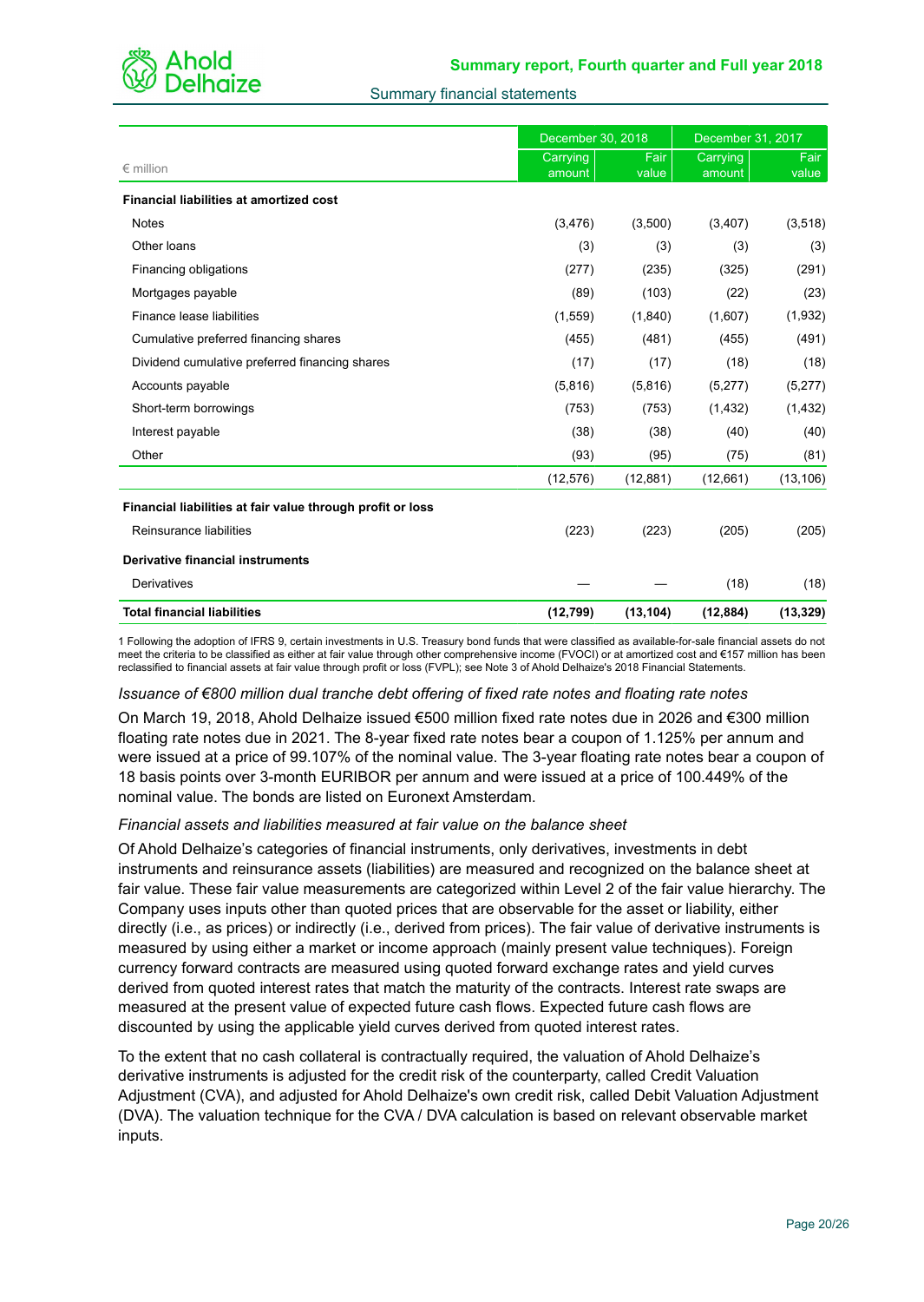No CVA / DVA adjustments are made to the valuation of certain derivative instruments, for which both Ahold Delhaize and its counterparties are required to post or redeem cash collaterals if the value of a derivative exceeds a threshold defined in the contractual provisions. Such cash collaterals materially reduce the impact of both the counterparty and Ahold Delhaize's own non-performance risk on the value of the instrument. The portion of outstanding derivatives that was collateralized is specified as follows:

| $\epsilon$ million                                            | 2018 | December 30, December 31,<br>2017 |
|---------------------------------------------------------------|------|-----------------------------------|
| Cross-currency interest rate swaps                            |      | 18                                |
| Total net derivative liabilities subject to collateralization |      | 18                                |
| Collateralized amount                                         |      |                                   |

The carrying amount of trade and other (non-)current receivables, cash and cash equivalents, accounts payable, short-term deposits and similar instruments, and other current financial assets and liabilities approximate their fair values because of the short-term nature of these instruments and, for receivables, because any expected recoverability loss is reflected in an impairment loss. The fair values of quoted borrowings for which an active market exists are based on quoted prices at the end of the reporting period. The fair value of other non-derivative financial assets and liabilities that are not traded in an active market are estimated using discounted cash flow analyses based on prevailing market rates.

The fair value of the cumulative preferred financing shares is measured as the present value of expected future cash flows. Such cash flows include the dividend payments and the payments of the nominal value, plus paid-in capital. Expected future cash flows are discounted by using the yield curves derived from quoted interest rates and Credit Default Swap rates that match the maturity of the contracts. The conditions for redemption and conversion of the cumulative preferred financing shares are disclosed in *Note 22* of Ahold Delhaize's 2018 Financial Statements. The accrued interest is included in other current financial liabilities and not in the carrying amounts of non-derivative financial assets and liabilities.

## **11. Commitments and contingencies**

A comprehensive overview of commitments and contingencies as of December 30, 2018 is included in *Note 34* of Ahold Delhaize's 2018 Financial Statements.

## **12. Subsequent events**

On January 4, 2019, Ahold Delhaize announced that Stop & Shop has agreed to acquire King Kullen Grocery Co., based in Long Island, New York. The agreement includes King Kullen's 32 supermarkets, 5 Wild by Nature stores and the use of its corporate offices located in Bethpage, New York. The acquisition is currently expected to close during the first half of 2019, subject to customary closing conditions.

Zaandam, the Netherlands, February 26, 2019

## **Management Board**

Frans Muller (President and Chief Executive Officer) Jeff Carr (Chief Financial Officer) Kevin Holt (Chief Executive Officer Ahold Delhaize USA) Wouter Kolk (Chief Executive Officer Ahold Delhaize Europe and Indonesia)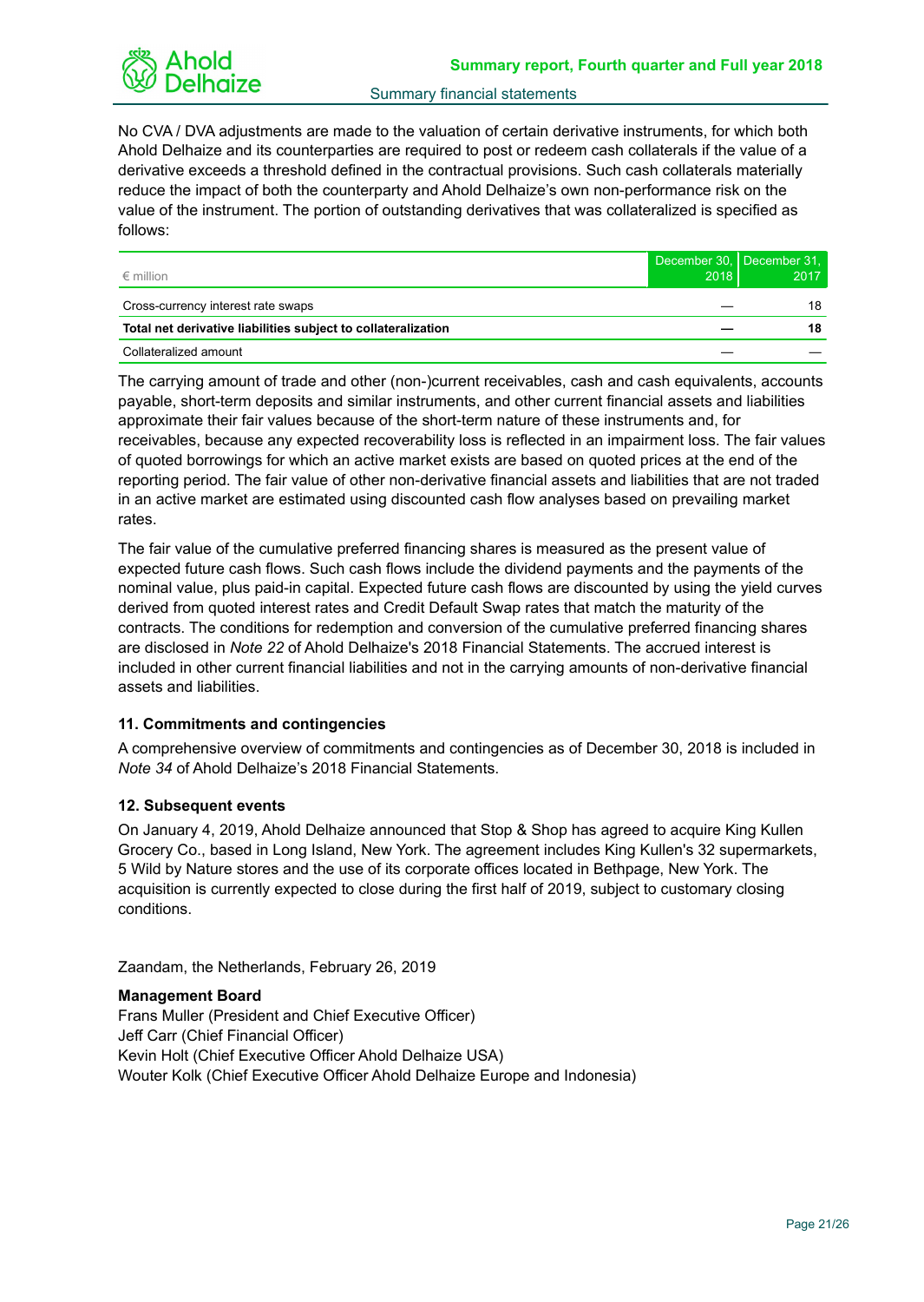# **Other financial and operating information**

## **Free cash flow<sup>1</sup>**

| $\epsilon$ million                                                                                         | Q4<br>2018 | Q <sub>4</sub><br>2017 | 2018    | 2017    |
|------------------------------------------------------------------------------------------------------------|------------|------------------------|---------|---------|
| Operating cash flows from continuing operations before changes in<br>working capital and income taxes paid | 1.104      | 1.043                  | 4,124   | 4,049   |
| Changes in working capital                                                                                 | 498        | 522                    | 484     | 131     |
| Income taxes paid - net                                                                                    | (148)      | (152)                  | (280)   | (480)   |
| Purchase of non-current assets                                                                             | (698)      | (485)                  | (1,780) | (1,698) |
| Divestments of assets / disposal groups held for sale                                                      | 7          | 14                     | 27      | 142     |
| Dividends received from joint ventures                                                                     |            | 54                     | 17      | 70      |
| Interest received                                                                                          | 22         | 9                      | 74      | 32      |
| Interest paid                                                                                              | (115)      | (102)                  | (324)   | (320)   |
| Free cash flow                                                                                             | 670        | 903                    | 2.342   | 1,926   |

*1. Free cash flow is an alternative performance measure. For a description of this alternative performance measure refer to section* Use of alternative performance measures *at the end of this report.*

#### **Net debt<sup>1</sup>**

| $\epsilon$ million                                                                                                                                           | December 30.<br>2018 | September 30.<br>2018 | December 31.<br>2017 |
|--------------------------------------------------------------------------------------------------------------------------------------------------------------|----------------------|-----------------------|----------------------|
|                                                                                                                                                              |                      |                       |                      |
| Loans                                                                                                                                                        | 3,683                | 4.057                 | 3,289                |
| Finance lease liabilities                                                                                                                                    | 1,379                | 1,376                 | 1,430                |
| Cumulative preferred financing shares                                                                                                                        | 455                  | 455                   | 455                  |
| Non-current portion of long-term debt                                                                                                                        | 5,517                | 5,888                 | 5,174                |
| Short-term borrowings and current portion of long-term debt                                                                                                  | 1.095                | 3,104                 | 2,076                |
| Gross debt                                                                                                                                                   | 6.612                | 8,992                 | 7,250                |
| Less: Cash, cash equivalents, short-term deposits and similar instruments<br>and short-term portion of investments in debt instruments <sup>2, 3, 4, 5</sup> | 3,507                | 5,635                 | 4,747                |
| Net debt                                                                                                                                                     | 3,105                | 3,357                 | 2.503                |

*1. Net debt is an alternative performance measure. For a description of this alternative performance measure refer to section*  Use of alternative performance measures *at the end of this report.*

*2. Short-term deposits and similar instruments include investments with a maturity of between three and 12 months. The balance of these instruments at December 30, 2018, was €266 million (September 30, 2018: €462 million, December 31, 2017: €9 million) and is presented within Other current financial assets in the consolidated balance sheet.*

*3. Included in the short-term portion of investments in debt instruments is a US treasury investment fund in the amount of €119 million (September 30, 2018: €160 million, December 31, 2017: €157 million).*

*4. Book overdrafts, representing the excess of total issued checks over available cash balances within the Group cash concentration structure, are classified in accounts payable and do not form part of net debt. This balance at December 30, 2018, was €292 million (September 30, 2018: €228 million, December 31, 2017: €172 million).*

*5. Cash and cash equivalents include an amount held under a notional cash pooling arrangement of €695 million (September 30, 2018: €2,303 million, December 31, 2017: €1,367 million). This cash amount is fully offset by an identical amount included under Short-term borrowings and current portion of long-term debt.*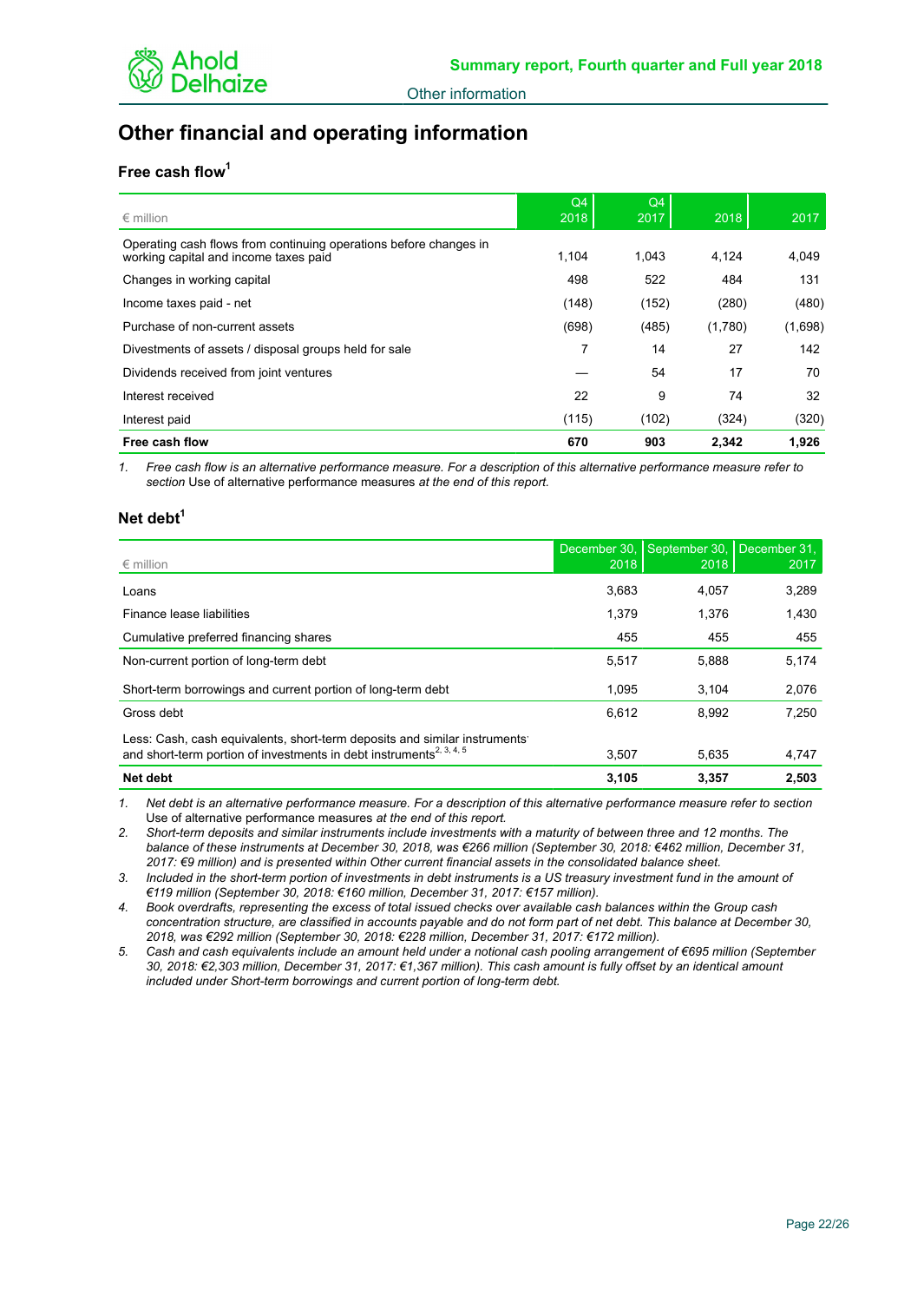# **Underlying operating income<sup>1</sup>**

Underlying operating income per segment is as follows:

## **Q4 2018**

| $\epsilon$ million                             | The United<br>States | <b>The</b><br><b>Netherlands</b> | <b>Belgium</b> | Central and<br>Southeastern<br>Europe | Global<br>Support<br>Office | Ahold<br><b>Delhaize</b><br>Group |
|------------------------------------------------|----------------------|----------------------------------|----------------|---------------------------------------|-----------------------------|-----------------------------------|
| <b>Operating income (loss)</b>                 | 393                  | 177                              | 33             | 74                                    | (50)                        | 627                               |
| Impairments                                    | 20                   | 8                                |                | 9                                     |                             | 37                                |
| (Gains) losses on the sale of assets           | (4)                  |                                  |                |                                       |                             | (4)                               |
| Restructuring and related charges<br>and other | 15                   |                                  |                |                                       | 8                           | 31                                |
| Adjustments to operating income                | 31                   | 8                                |                | 10                                    | 8                           | 64                                |
| Underlying operating income (loss)             | 424                  | 185                              | 40             | 84                                    | (42)                        | 691                               |

*1. Underlying operating income is an alternative performance measures. For a description of this alternative performance measures refer to section* Use of alternative performance measures *at the end of this report.*

Underlying operating income in local currency for Q4 2018 was \$483 million for the United States.

#### **Q4 2017**

| $\epsilon$ million                             | The United<br><b>States</b> | The<br><b>Netherlands</b> | Belgium | Central and<br>Southeastern<br>Europe <sub>1</sub> | Global<br>Support<br>Office | <b>Ahold</b><br><b>Delhaize</b><br>Group |
|------------------------------------------------|-----------------------------|---------------------------|---------|----------------------------------------------------|-----------------------------|------------------------------------------|
| <b>Operating income (loss)</b>                 | 337                         | 167                       | 12      | 80                                                 | (32)                        | 564                                      |
| Impairments                                    | 26                          | (1)                       |         | 4                                                  |                             | 29                                       |
| (Gains) losses on the sale of assets           | (7)                         |                           | 4       |                                                    |                             | (3)                                      |
| Restructuring and related charges<br>and other | 26                          | 8                         | (3)     |                                                    | 10                          | 41                                       |
| Adjustments to operating income                | 45                          |                           |         | 4                                                  | 10                          | 67                                       |
| Underlying operating income (loss)             | 382                         | 174                       | 13      | 84                                                 | (22)                        | 631                                      |

Underlying operating income in local currency for Q4 2017 was \$450 million for the United States.

#### **Full year 2018**

| $\epsilon$ million                             | The United<br><b>States</b> | <b>The</b><br><b>Netherlands</b> | <b>Belgium</b> | Central and<br>Southeastern<br>Europe, | Global<br>Support<br>Office | Ahold<br><b>Delhaize</b><br>'Group |
|------------------------------------------------|-----------------------------|----------------------------------|----------------|----------------------------------------|-----------------------------|------------------------------------|
| <b>Operating income (loss)</b>                 | 1,482                       | 698                              | 126            | 222                                    | (133)                       | 2,395                              |
| Impairments                                    | 32                          | 12                               |                | 14                                     |                             | 58                                 |
| (Gains) losses on the sale of assets           | (7)                         |                                  |                |                                        |                             | (7)                                |
| Restructuring and related charges<br>and other | 56                          | 5                                | 15             |                                        | 31                          | 108                                |
| Adjustments to operating income                | 81                          | 17                               | 15             | 15                                     | 31                          | 159                                |
| Underlying operating income (loss)             | 1.563                       | 715                              | 141            | 237                                    | (102)                       | 2,554                              |

Underlying operating income in local currency for full-year 2018 was \$1,842 million for the United States.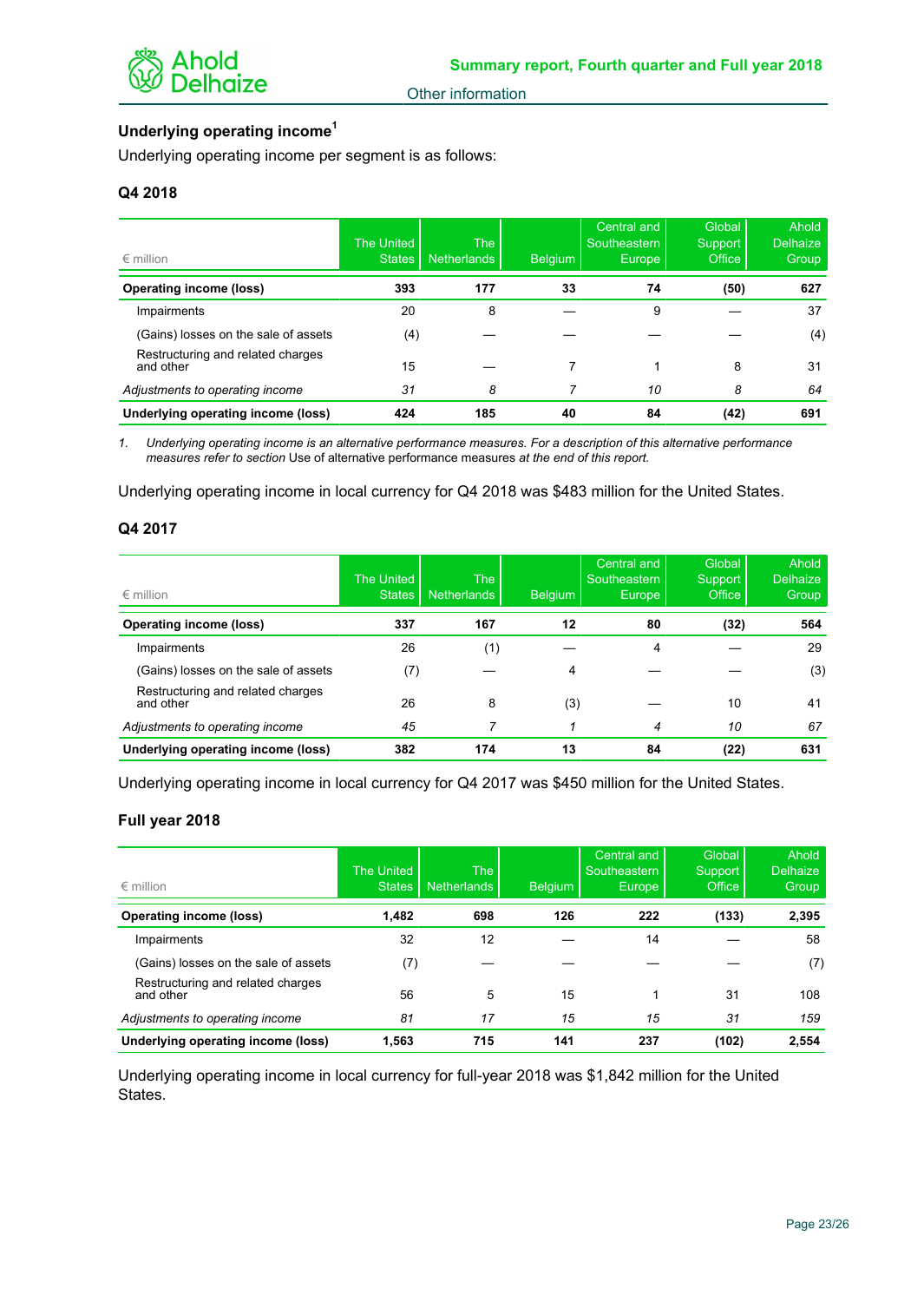

## **Full year 2017**

| $\epsilon$ million                             | The United<br><b>States</b> | <b>The</b><br><b>Netherlands</b> | <b>Belgium</b> | Central and<br>Southeastern<br>Europe | <b>Global</b><br>Support<br>Office | Ahold<br><b>Delhaize</b><br>Group |
|------------------------------------------------|-----------------------------|----------------------------------|----------------|---------------------------------------|------------------------------------|-----------------------------------|
| <b>Operating income (loss)</b>                 | 1,371                       | 669                              | 86             | 236                                   | (137)                              | 2,225                             |
| Impairments                                    | 61                          | (2)                              |                | 5                                     |                                    | 64                                |
| (Gains) losses on the sale of assets           | (39)                        | (16)                             | 8              |                                       |                                    | (47)                              |
| Restructuring and related charges<br>and other | 142                         | 25                               | 17             |                                       | 29                                 | 214                               |
| Adjustments to operating income                | 164                         |                                  | 25             | 6                                     | 29                                 | 231                               |
| Underlying operating income (loss)             | 1.535                       | 676                              | 111            | 242                                   | (108)                              | 2.456                             |

Underlying operating income in local currency for full-year 2017 was \$1,734 million for the United States.

## **Underlying EBITDA<sup>1</sup>**

| $\epsilon$ million                         | Q4<br>2018 | Q4<br>2017 | 2018  | 2017  |
|--------------------------------------------|------------|------------|-------|-------|
| Underlying operating income                | 691        | 631        | 2,554 | 2,456 |
| Depreciation and amortization <sup>2</sup> | 438        | 450        | 1.751 | 1,793 |
| <b>Underlying EBITDA</b>                   | 1,129      | 1.081      | 4,305 | 4,249 |

*1. Underlying EBITDA is an alternative performance measures. For a description of this alternative performance measures refer to section* Use of alternative performance measures *at the end of this report.*

*2. The €7 million difference between the total amount of depreciation and amortization for 2018 of €1,758 million and the €1,751 million mentioned above relates to an item that was excluded from underlying operating income.*

#### **Underlying income from continuing operations<sup>1</sup>**

| $\epsilon$ million, except per share data                           | Q4<br>2018 | Q4<br>2017 | 2018  | 2017  |
|---------------------------------------------------------------------|------------|------------|-------|-------|
| Income from continuing operations                                   | 517        | 744        | 1.809 | 1,817 |
| Adjustments to operating income                                     | 64         | 67         | 159   | 231   |
| Unusual items in net financial expenses                             | (29)       |            | (7)   |       |
| Tax effect on adjusted and unusual items                            | (16)       | (15)       | (59)  | (59)  |
| Tax rate changes due to local tax reforms <sup>2</sup>              | (22)       | (407)      | (22)  | (407) |
| Underlying income from continuing operations                        | 514        | 389        | 1,880 | 1,582 |
| Basic income per share from continuing operations <sup>3</sup>      | 0.45       | 0.60       | 1.54  | 1.45  |
| Underlying income per share from continuing operations <sup>3</sup> | 0.45       | 0.32       | 1.60  | 1.26  |

*1. Underlying income from continuing operations is an alternative performance measure. For a description of this alternative performance measure refer to section* Use of alternative performance measures *at the end of this report.*

*2. The statutory corporate income tax rate changes as a result of local tax reforms show the impact of recalculating Ahold Delhaize Netherlands' deferred tax positions and applying the reduced statutory Dutch corporate income tax rates. In 2017, this line shows the impact of recalculating Ahold Delhaize USA's and Ahold Delhaize Belgium's deferred tax positions and*  applying the reduced statutory U.S. and Belgium corporate income tax rates; see Note 7 to the consolidated summary financial statements *for more information.*

*3. Basic and underlying earnings per share from continuing operations are calculated by dividing the (underlying) income from continuing operations attributable to equity holders by the average numbers of shares outstanding. The weighted average number of shares used for calculating the basic and underlying earnings per share for Q4 2018 is 1,137 million (Q4 2017: 1,232 million).*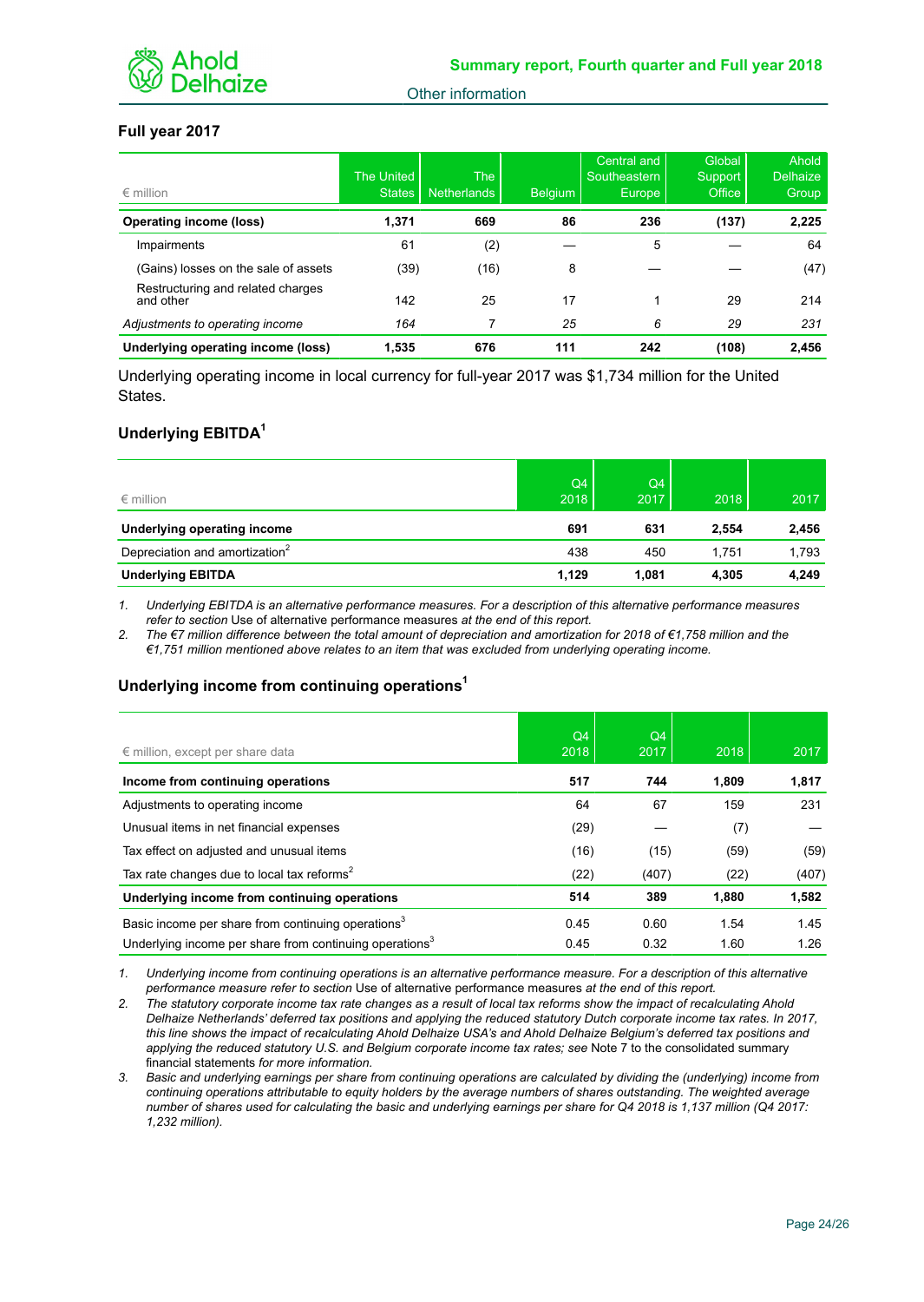

## **Store portfolio (including franchise and affiliate stores)**

|                                 | End of<br>2017 | Opened /<br>acquired | Closed /<br>sold | End of<br>Q4 2018 |
|---------------------------------|----------------|----------------------|------------------|-------------------|
| The United States               | 1,960          | 9                    | (8)              | 1,961             |
| The Netherlands <sup>1,2</sup>  | 2,163          | 34                   | (46)             | 2,151             |
| Belgium                         | 764            | 28                   | (15)             | 777               |
| Central and Southeastern Europe | 1,750          | 151                  | (21)             | 1,880             |
| <b>Total</b>                    | 6,637          | 222                  | (90)             | 6,769             |

*1. The number of stores at the end of Q4 2018 includes 1,139 specialty stores (Etos and Gall & Gall); (end of 2017: 1,153).* 

*2. The closed/sold number of stores in the Netherlands includes 11 stores related to our exit of Germany.*

# **Use of alternative performance measures**

This summary report includes alternative performance measures (also known as non-GAAP measures). The descriptions of the alternative performance measures are included on pages 50 and 51 of Ahold Delhaize's 2018 Annual Report.

# **Vesting of shares under the GRO plan**

On April 11, 2019, a maximum of 0.4 million shares granted in 2016 to current and former members of the Management Board under the (new) Ahold Delhaize GRO plan are expected to vest. On March 15, 2019, a maximum of 0.1 million shares granted in 2016 to a member of the Management Board under the Delhaize European long-term incentive plan are expected to vest. Except to finance taxes and social security charges due on the vesting date, members of the Management Board cannot sell shares for a period of at least five years following the grant date, or until the date of resignation from the Management Board, if this period is shorter.

On April 11, 2019, a maximum of 3.0 million shares granted in 2016 to Ahold Delhaize employees under the (new) Ahold Delhaize GRO plan are expected to vest. As of the vesting date, participants are allowed to sell all or part of the shares vested, subject to insider trading restrictions as applicable from time to time.

The Company will use treasury shares for the delivery of the vested shares.

# **Financial calendar**

Ahold Delhaize's financial year consists of 52 or 53 weeks and ends on the Sunday nearest to December 31.

Ahold Delhaize's 2018 financial year consists of 52 weeks and ends on December 30, 2018. The quarters in 2018 are:

| First quarter  | January 1 through April 1, 2018     |
|----------------|-------------------------------------|
| Second quarter | April 2 through July 1, 2018        |
| Third quarter  | July 2 through September 30, 2018   |
| Fourth quarter | October 1 through December 30, 2018 |

## **Cautionary notice**

This communication contains information that qualifies as inside information within the meaning of Article 7(1) of the EU Market Abuse Regulation.

This communication includes forward-looking statements. All statements other than statements of historical facts may be forwardlooking statements. Words such as strategy, propose, promise, (fit for the) future, focus, sustainable, will, on track, stay ahead, expect, target, ambition, plan, expand, aim, commit, to be, can, outlook, guidance, policy, estimated or other similar words or expressions are typically used to identify forward-looking statements.